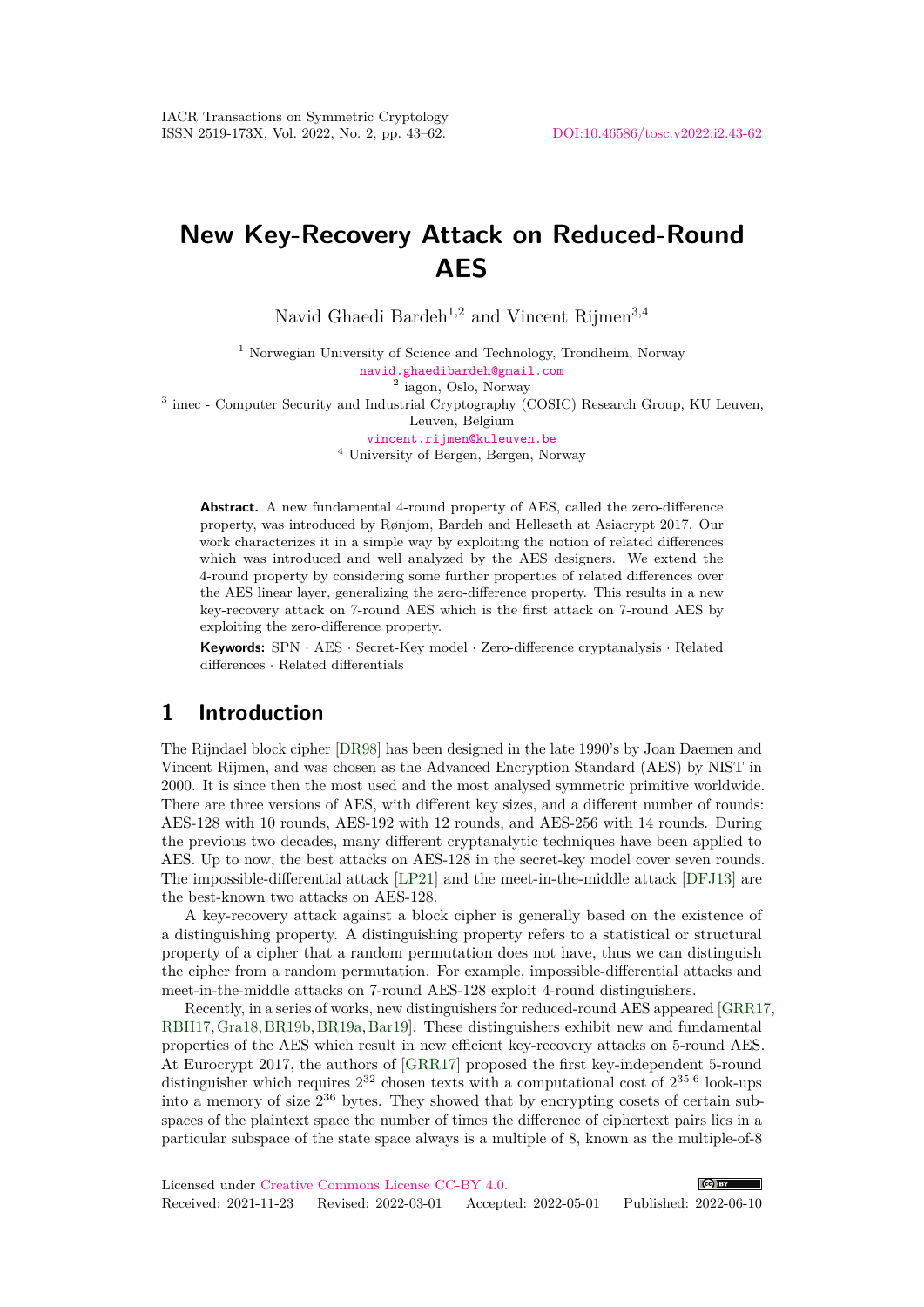property. However, this distinguisher could not be exploited directly for mounting a keyrecovery attack because of the particular subspace used in the multiple-of-8 property. This problem was solved in [\[Gra18\]](#page-17-2) which results in a new key-recovery attack on 5-round AES. Subsequent work at Crypto 2018 improved on their result and proposed a key-recovery attack on 5-round AES which requires  $2^{24}$  chosen plaintexts and operations [\[BDK](#page-16-1)+18].

At Asiacrypt 2017, the authors of [\[RBH17\]](#page-18-2) presented distinguishers for 3- to 6-round AES. The authors introduced a new deterministic 4-round property in AES, which states that sets of pairs of plaintexts that are equivalent by exchange of any subset of diagonals encrypts to a set of pairs of ciphertexts after four rounds that all have a difference of zero in exactly the same columns before the final linear layer, called the *zero-difference property*. This deterministic property was extended to a probabilistic 5-round property in [\[BR19a\]](#page-17-4). By exploiting this 4-round distinguishing property, a new key-recovery on 5-round AES was described in [\[RBH17\]](#page-18-2). At Eurocrypt 2020, the authors of [\[DKRS20\]](#page-17-5) improved the key-recovery to the attack on 5-round AES to 2 <sup>9</sup> adaptive chosen plaintexts and ciphertexts (ACCs) and 2 <sup>23</sup> encryptions, and proposed a new attack on 5-round AES with  $2^{15}$  ACCs and  $2^{16.5}$  operations.

The aim of our paper is to present a key-recovery attack against 7-round AES-128 based on the zero-difference property. We provide a general formulation of the zerodifference property which allows to combine the 4-round zero-difference property with related differentials (introduced in [\[DR09\]](#page-17-6)). It results in a new 7-round related differentials characteristic. We then present the first key-recovery attack on 7-round AES based on the zero-difference property.

#### **1.1 Our contributions**

This work generalizes the zero-difference property by providing new insights into it. It provides a simpler formulation and interpretation of the zero-difference property. For this, we recall the notion of *related differences* and *related differentials* which were introduced by Daemen and Rijmen in [\[DR09\]](#page-17-6). Related differentials can be considered a particular form of second-order differentials [\[Lai94\]](#page-18-3) where the AND of the differences defining the second-order differential equals zero.

The notion of related differences provides a very simple formulation of the zero-difference property. In particular, we show that the zero-difference property works on larger sets of pairs of plaintexts than the one described in its original formulation [\[RBH17\]](#page-18-2). We use the concept related differences to redefine the zero-difference property for SPN's. Most notably, we embed related differentials within the zero difference property for SPN's. We show here related differentials up to 4 rounds of AES, which result in extensions of the zero-difference property up to 8-round AES. We describe a new 7-round related-differential characteristic for AES, which embeds 4-round related differentials. This permits to mount a key-recovery attack on 7-round AES which data/time/memory complexities below  $2^{110.2}$ .

#### **1.2 Related work**

The idea of using several differentials simultaneously in an attack has been studied in several works (see [\[DKR97,](#page-17-7)[BG11,](#page-17-8)[Tie16,](#page-18-4)[RBH17,](#page-18-2)[Gra18,](#page-17-2)[DKRS20\]](#page-17-5)). Besides the results which are constituted by assuming independence of the differentials, few works [\[Tie16,](#page-18-4) [RBH17,](#page-18-2)[Gra18,](#page-17-2)[DKRS20\]](#page-17-5) have studied the propagation of multiple input differences through a cipher with a focus on the correlation between their differentials.

Related differentials can be considered as a particular form of polytopic differentials (polytopic transition) introduced in polytopic cryptanalysis [\[Tie16\]](#page-18-4). While there is not any specific relation between input differences considered in polytopic differentials, the input and output differences in related differentials are restricted to have a specific form (they have to be related differences).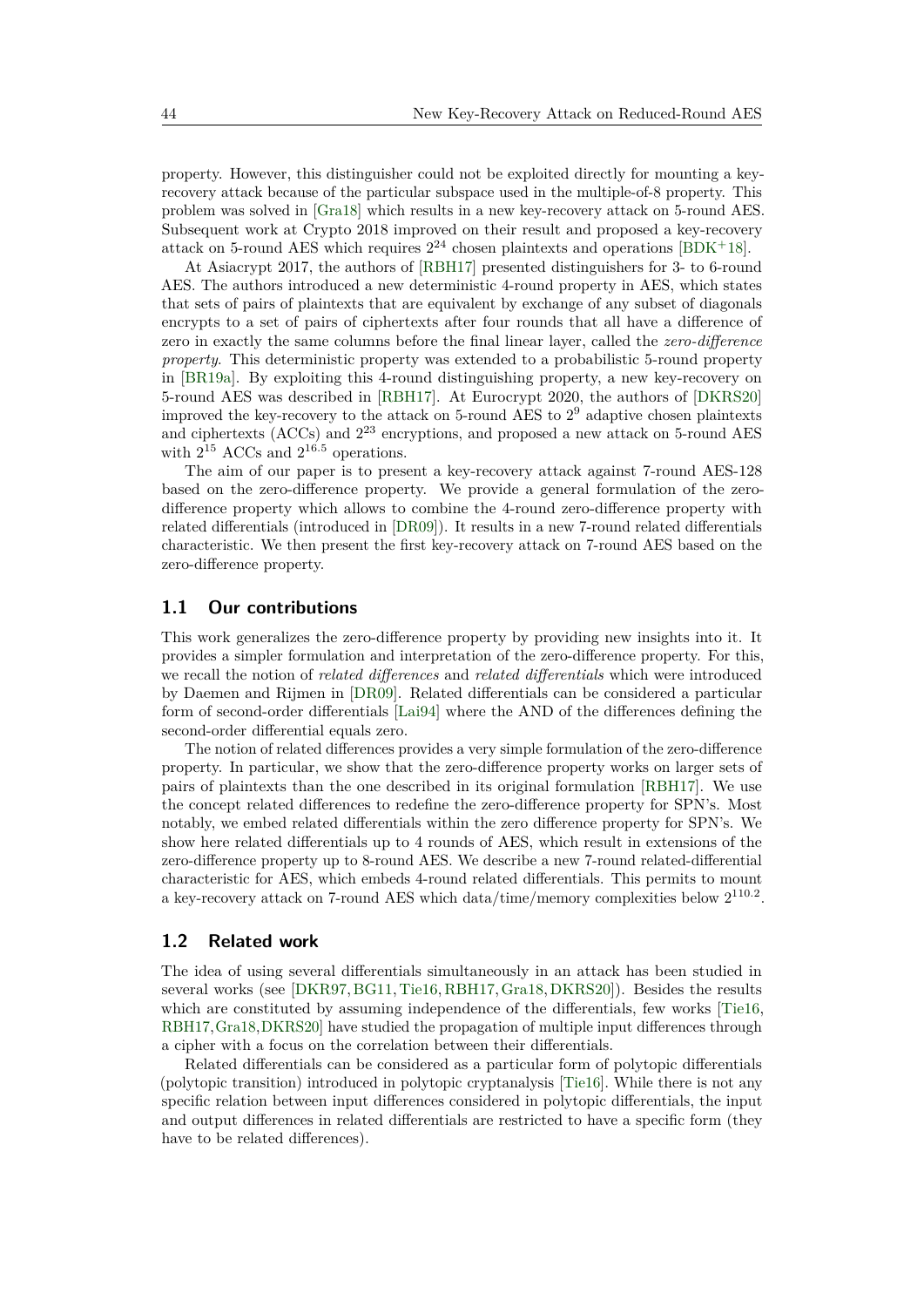As opposed to higher-order differentials, the probability of related differentials can be evaluated by the ordinary differential cryptanalysis technique due to the specific form of related differences considered in related differentials.

#### **1.3 Overview of this paper and main result**

[Section 2](#page-2-0) describes the AES and recalls the notion of related difference and differential. [Section 3](#page-5-0) presents the link between the notion of related difference and the zero-difference property, and it generalizes the zero-difference property. [Section 4](#page-7-0) presents related differentials trails for 2 and 4-round AES. It also explains how to extend the zero-difference property to 6 and 8 rounds. [Section 5](#page-12-0) explains how to mount a key-recovery attack on 7-round AES based on the zero-difference property. For comparison, [Table 1](#page-2-1) summarizes the current best key-recovery attacks for 7 rounds of AES-128. Note that most of the known best attacks exploit properties of the AES key-schedule. Our result is independent of the key-schedule, which makes it in some sense more general.

<span id="page-2-1"></span>

|  |  |  |  |  |  |  |  | Table 1: Current best cryptanalysis of 7-round AES-128 in the secret-key model. |  |  |
|--|--|--|--|--|--|--|--|---------------------------------------------------------------------------------|--|--|
|--|--|--|--|--|--|--|--|---------------------------------------------------------------------------------|--|--|

| Attack                  |             |           |           | Rounds   Data   Time   Memory   Key schedule | Ref.      |
|-------------------------|-------------|-----------|-----------|----------------------------------------------|-----------|
| Impossible Differential | 2112.2      | 2117.2    | 2112.2    | yes                                          | [LDKK08]  |
| Meet-in-the-Middle      | $2^{116}$   | $2^{116}$ | $2^{116}$ | yes                                          | [DKS10]   |
| Impossible Differential | 2105.1      | 2113      | 274.1     | yes                                          | [BLNS18]  |
| Impossible Differential | 2104.9      | 2110.9    | 271.9     | yes                                          | [LP21]    |
| Zero-Difference         | $2^{110.2}$ | 2110.2    | 2110.2    | no                                           | Section 5 |
| Meet-in-the-Middle      | $2^{97}$    | 299       | $2^{98}$  | yes                                          | [DFJ13]   |

### <span id="page-2-0"></span>**2 Preliminaries**

In this section, we start by providing a brief description of the AES. Then, the related differences and differentials, and the zero-difference cryptanalysis are described briefly with necessary results. We work throughout this paper with finite fields of characteristic 2 that are fields containing  $q=2^m$  elements, seen as extensions of  $\mathbb{F}_2$  .

### **2.1 AES**

The *Advanced Encryption Standard* (AES) [\[AES01\]](#page-16-2) is the most widely adopted block cipher in the world today. An AES internal state  $\alpha$  is typically represented by a 4 by 4 matrix of bytes

| $\alpha_0$ | $\alpha_4$    | $\alpha$ <sub>8</sub> | $\alpha_{12}$ |  |
|------------|---------------|-----------------------|---------------|--|
| $\alpha_1$ | $\alpha_5$    | $\alpha$ <sup>9</sup> | $\alpha_{13}$ |  |
| $\alpha_2$ | $\alpha_6$    | $\alpha_{10}$         | $\alpha_{14}$ |  |
| $\alpha_3$ | $_{\alpha_7}$ | $\alpha_{11}$         | $\alpha_{15}$ |  |

where  $\alpha_i \in \mathbb{F}_{2^8}$ . AES-128 has 10 rounds where one full round of AES applies four operations to the state matrix:

- SubBytes  $(SB)$  applies 16 identical Sboxes  $S_a$ , 8-bit to 8-bit, independently to each byte of the state,
- ShiftRows (*SR*) shifts the *i*-th row left by *i* positions,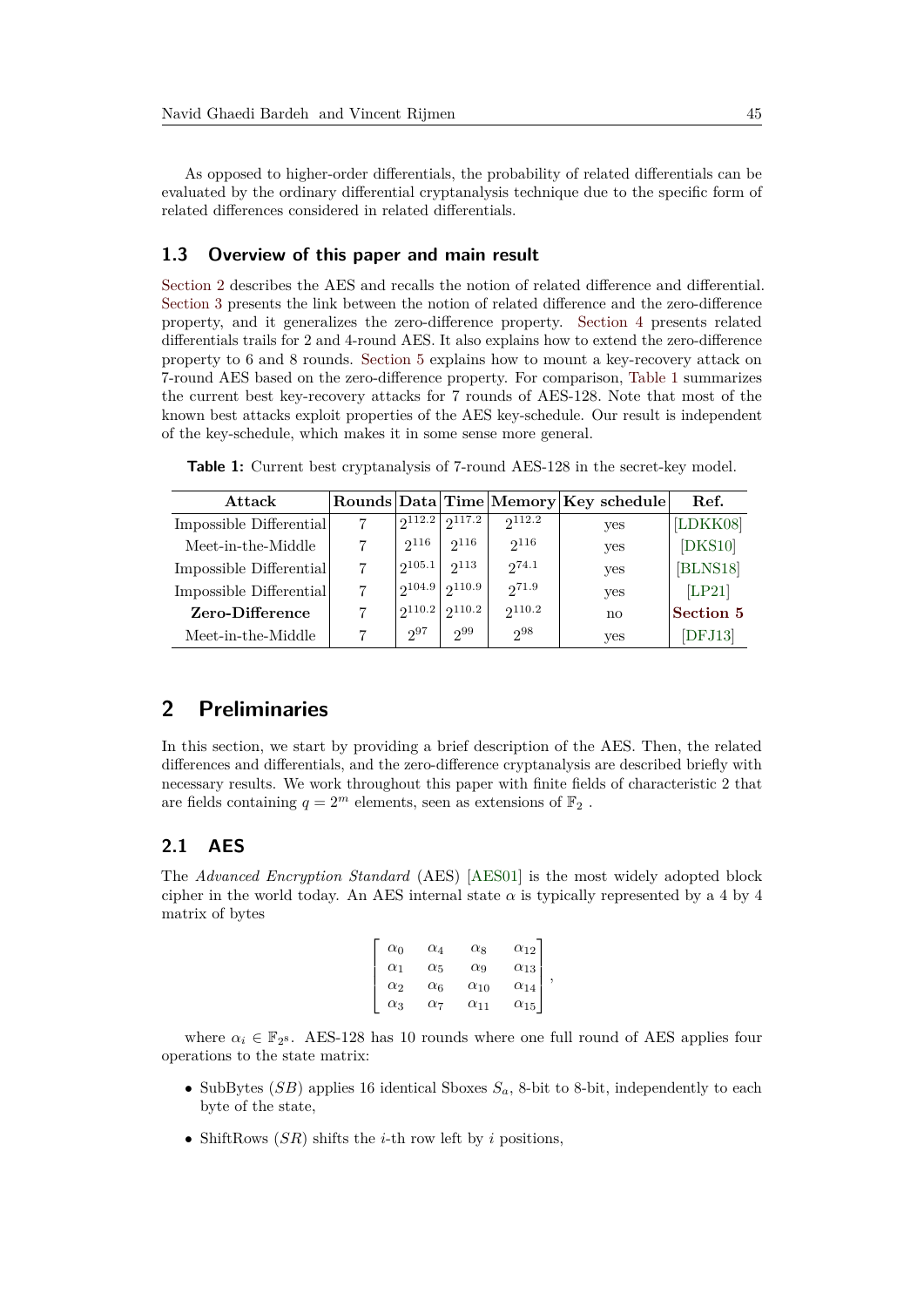- MixColumns (*MC*) applies a fixed linear transformation to each column,
- AddKey (*AK*) xors a 128-bit round-key to the state.

In the last round, the *MC* operation is omitted. Also, an additional *AK* is applied to the plaintext before it is used as input to the first round. We denote by  $R^t(x)$  the sequence of *t* full rounds of AES, including the first additional *AK*.

#### <span id="page-3-1"></span>**2.2 Related differentials**

In [\[DR09\]](#page-17-6), Daemen and Rijmen define a new type of difference called related differences. They studied the propagation of these differences through the AES linear layer. We call an element of  $\mathbb{F}_q$  a word and a vector of words  $\alpha = (\alpha_0, \alpha_1, ..., \alpha_{n-1}) \in \mathbb{F}_q^n$  a state. Then the related differences and differentials are defined in [\[DR09\]](#page-17-6) as below:

**Definition 1** (related differences [\[DR09\]](#page-17-6)). A pair of differences  $\Delta x, \Delta x' \in \mathbb{F}_q^n$  are *related differences* if and only if:

<span id="page-3-0"></span>
$$
\Delta x_i \Delta x_i' (\Delta x_i \oplus \Delta x_i') = 0, \text{ for } i = 0, ..., n-1.
$$
 (1)

It is obvious that relation [\(1\)](#page-3-0) holds iff at least one of  $\Delta x_i$ ,  $\Delta x'_i$  and  $\Delta x_i \oplus \Delta x'_i$ equals zero for every value of *i*. For a state  $\alpha \in \mathbb{F}_q^n$ , we can define four distinct states, called a quartet,  $(\alpha, \alpha \oplus \Delta x, \alpha \oplus \Delta x', \alpha \oplus \Delta x \oplus \Delta x')$  where the two differences  $\Delta x$ and  $\Delta x'$  are related. The main important property of this quartet is that *the sets*  $\{\alpha_i, \alpha_i \oplus \Delta x_i, \alpha_i \oplus \Delta x'_i, \alpha_i \oplus \Delta x_i \oplus \Delta x'_i\}$ , for every i, contain only two different elements. In general, the set of all related differences  $\Delta x$  and  $\Delta x'$  is defined as follows

 $\mathcal{H} = \{ (\Delta x, \Delta x') \in \mathbb{F}_q^n \times \mathbb{F}_q^n \mid \forall i \quad \Delta x_i = 0 \quad \text{or} \quad \Delta x'_i = 0 \quad \text{or} \quad \Delta x_i \oplus \Delta x'_i = 0 \}.$ 

As shown in [\[DR09\]](#page-17-6), related differences can be combined into related differentials.



**Figure 1:** A schematic of the related differences and the associated quartet. The square collapses to a line or point depending on  $\Delta x_i$  and  $\Delta x'_i$ .

**Definition 2** (related differentials [\[DR09\]](#page-17-6)). Two differentials  $(\Delta x, \Delta y)$  and  $(\Delta x', \Delta y')$ for a linear map *M* are *related differentials* if and only if,  $\Delta y = M(\Delta x)$ ,  $\Delta y' = M(\Delta x')$ , the differences  $\Delta x, \Delta x'$  are related differences and the differences  $\Delta y, \Delta y'$  are related differences.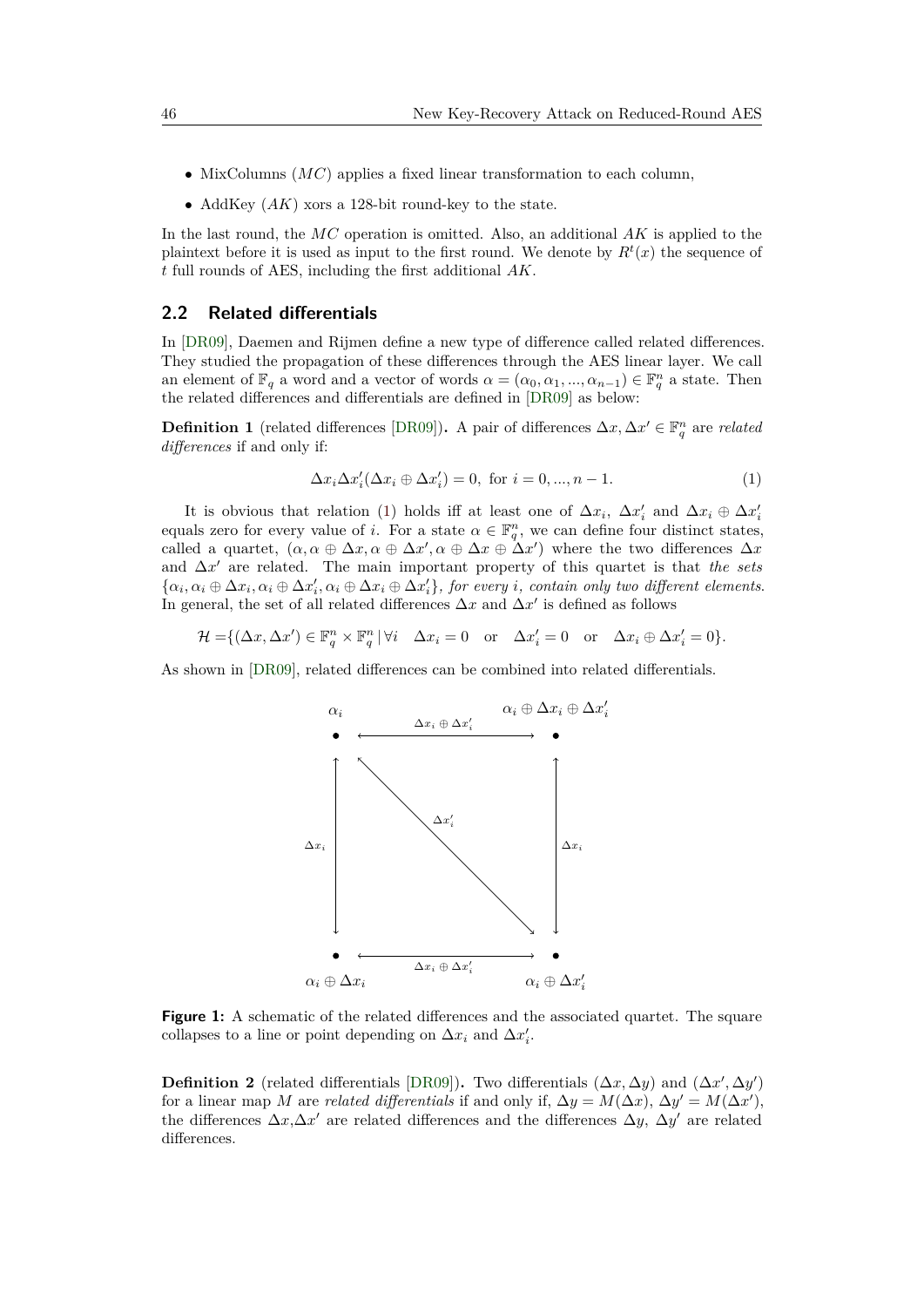The MixColumns map of AES has some related differentials, where two related differences  $\Delta x$  and  $\Delta x'$  are defined over  $\mathbb{F}_{2^8}^4$  [\[DR09\]](#page-17-6). Four of them are listed in [Table 2.](#page-4-0) The other related differentials can be derived from these four by means of rotation and/or multiplication by a scalar (see [\[DR09\]](#page-17-6) for more details). In this paper we call them byte-related differences and differentials when they are defined over  $\mathbb{F}_{2^8}^4.$ 

<span id="page-4-0"></span>

| $\Delta x$   | $\Delta y$             | $\Delta x'$  | $\Delta y$   | $\Delta x \oplus \Delta x'$ | $\Delta y \oplus \Delta y'$ |
|--------------|------------------------|--------------|--------------|-----------------------------|-----------------------------|
| [0, 1, 4, 7] | [0, 9, 0, B]           | [5, 1, 0, 7] | [E,0,D,0]    | [5, 0, 4, 0]                | [E, 9, D, B]                |
| [0, 1, 0, 3] | [0, 1, 4, 7]           | [2,0,1,0]    | [5, 1, 0, 7] | [2,1,1,3]                   | [5, 0, 4, 0]                |
| [7, 0, 7, 7] | [9, E, 0, 0]           | [7, 7, 7, 0] | [0, 0, 9, E] | [0, 7, 0, 7]                | [9, E, 9, E]                |
| [0, 3, 2, 0] | $\left[7,0,7,1\right]$ | [2,0,0,3]    | [7, 1, 7, 0] | [2,3,2,3]                   | [0, 1, 0, 1]                |

**Table 2:** The sets of byte-related differentials over AES MixColumns.

#### <span id="page-4-2"></span>**2.3 Zero-difference cryptanalysis**

In [\[RBH17\]](#page-18-2), a new fundamental property against 2 rounds of SPNs was introduced, called the zero-difference property. Consider an SPN where the round key is xored to state  $\alpha \in \mathbb{F}_q^n$ . The Sbox layer *S* can be seen as the concatenation of *n* independent Sboxes  $S_x$ over  $\mathbb{F}_q$  and P denotes the linear layer. We recall here the main definitions and notations from [\[RBH17\]](#page-18-2).

**Definition 3** (The zero-difference pattern [\[RBH17\]](#page-18-2)). Let  $\alpha \in \mathbb{F}_q^n$  and define the *zerodifference pattern*

$$
\nu(\alpha)=(z_0,z_1,\ldots,z_{n-1})
$$

that returns a binary vector in  $\mathbb{F}_2^n$  where  $z_i = 1$  indicates that  $\alpha_i$  is zero or  $z_i = 0$  otherwise.

Thus,  $\nu(\alpha)$  simply indicates the non-zero words of the state.

<span id="page-4-3"></span>**Definition 4** ([\[RBH17\]](#page-18-2)). For a vector  $v \in \mathbb{F}_2^n$  and a pair of states  $\alpha, \beta \in \mathbb{F}_q^n$  define a new state  $\rho^v(\alpha, \beta) \in \mathbb{F}_q^n$  such that the i'th component is defined by

$$
\rho^v(\alpha,\beta)_i = \alpha_i v_i \oplus \beta_i (v_i \oplus 1).
$$

This is equivalent to

$$
\rho^v(\alpha,\beta)_i = \begin{cases} \alpha_i & \text{if } v_i = 1, \\ \beta_i & \text{if } v_i = 0. \end{cases}
$$

Notice that  $(\alpha', \beta') = (\rho^v(\alpha, \beta), \rho^v(\beta, \alpha))$  is a new pair of states formed by exchanging individual words between  $\alpha$  and  $\beta$  according to the binary coefficients of *v*. From the definition it can be seen that

$$
\rho^v(\alpha, \beta) \oplus \rho^v(\beta, \alpha) = \alpha \oplus \beta. \tag{2}
$$

Assume *d* is the total number of common words between  $\alpha$  and  $\beta$ ,  $\alpha_i = \beta_i$ . Then, the number of possible unique pairs  $(\alpha', \beta')$  generated this way is  $2^{n-d-1}$  (including the original pair). Now, the following theorem shows a relation over a 2-round SPN.

<span id="page-4-1"></span>**Theorem 1** ([\[RBH17\]](#page-18-2)). Let  $\alpha, \beta \in \mathbb{F}_q^n$  and  $\alpha' = \rho^v(\alpha, \beta)$ ,  $\beta' = \rho^v(\beta, \alpha)$  for any  $v \in \mathbb{F}_2^n$ , *then*

$$
\nu(S \circ P \circ S(\alpha) \oplus S \circ P \circ S(\beta)) = \nu(S \circ P \circ S(\alpha') \oplus S \circ P \circ S(\beta'))
$$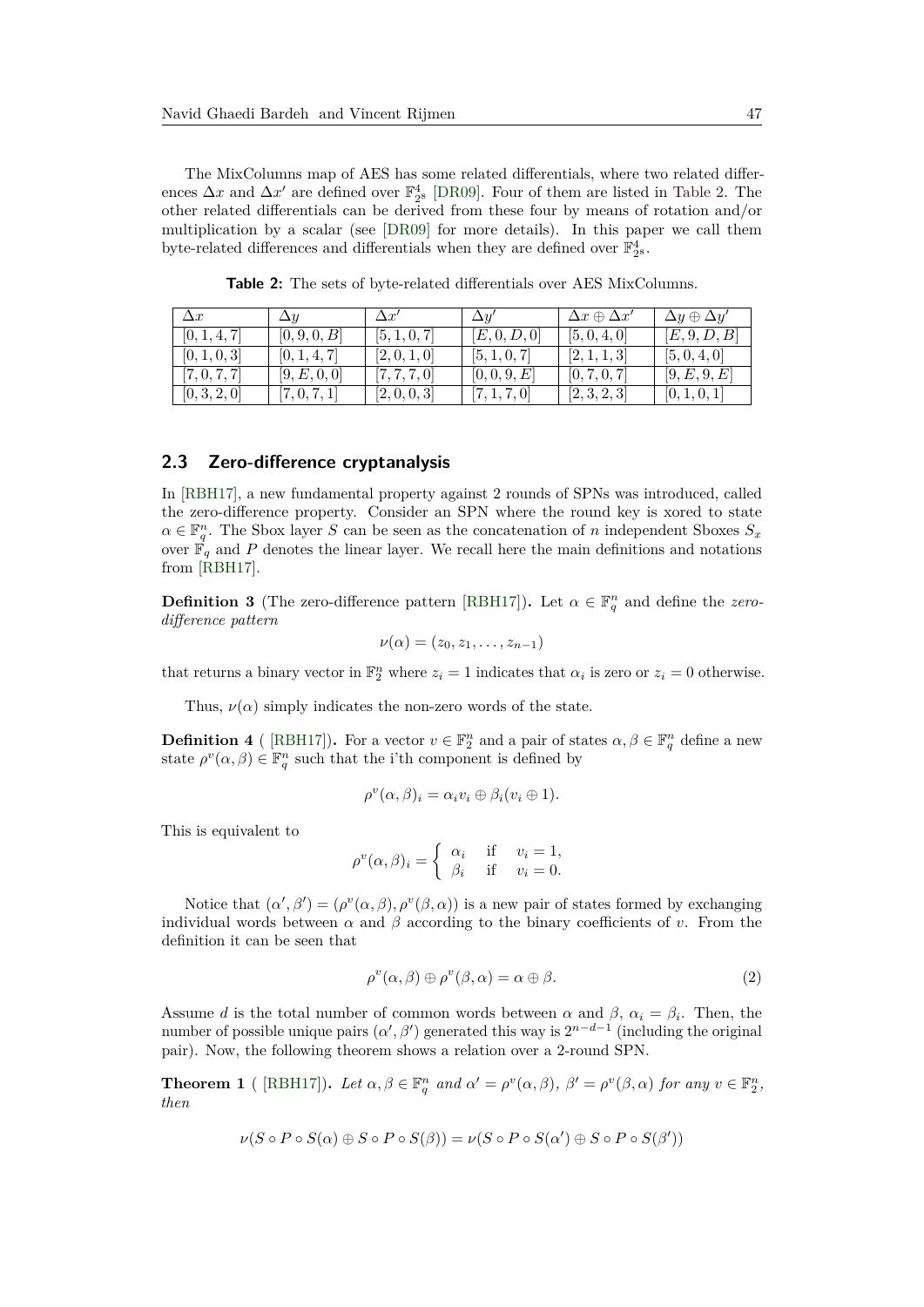Since P is linear and invertible, given a difference  $\Delta x \in \mathbb{F}_q^n$ , we can compute the difference after  $P^{-1}(\Delta x)$ , with probability one. Therefore, we define  $\mu(\Delta x) = \nu(P^{-1}(\Delta x))$ and reformulate the result of [Theorem 1](#page-4-1) to a full 2-round SPN:

$$
\mu(P \circ S \circ P \circ S(\alpha) \oplus P \circ S \circ P \circ S(\beta)) = \mu(P \circ S \circ P \circ S(\alpha') \oplus P \circ S \circ P \circ S(\beta')) \quad (3)
$$

[Theorem 1](#page-4-1) states that sets of pairs of states that are equivalent by exchange of any subset of words encrypts to a set of pairs of states after 2-round SPN that all have a difference of (non-)zero in exactly the same words before the final linear layer. We call these pairs of states related pairs. In the next section, we will show that the set of related pairs is larger than the set considered here.

# <span id="page-5-0"></span>**3 Generalization of zero-difference cryptanalysis with related differences**

The central notion of this work is to redefine the zero-difference property with the concept of related differences. We will show that quartets defined with two related differences have the same property that quartets exploited in the zero-difference property have. This allows to redefine the main result of zero-difference cryptanalysis in [\[RBH17\]](#page-18-2), [Theorem 1,](#page-4-1) with the notion of related differences. Moreover, this redefinition permits to generate a larger number of related pairs than mentioned in [Subsection 2.3.](#page-4-2)

Besides generating a larger number of related pairs, this redefinition allows to embed related differentials within the zero-difference property. Since both input and output differences in related differentials are related differences, this combination is intuitively straightforward. Then, as a result, the adversary can attack more rounds of an SPN if related differentials exist for that SPN.

#### **3.1 Generating more related pairs**

Zero-difference cryptanalysis [\[RBH17,](#page-18-2)[BR19a\]](#page-17-4) works with a quartet  $(\alpha, \beta, \rho^v(\alpha, \beta), \rho^v(\beta, \alpha))$ , where  $\alpha, \beta \in \mathbb{F}_q^n$ . This quartet is very similar to the quartet defined by two related differences  $\Delta x$  and  $\Delta x'$  in [Subsection 2.2.](#page-3-1) More precisely, this quartet can be defined by two related differences  $\Delta x$  and  $\Delta x'$  where the following condition holds:

<span id="page-5-2"></span>
$$
\Delta x_i'(\Delta x_i \oplus \Delta x_i') = 0, \text{ for } i = 0, ..., n-1.
$$

Interestingly, this quartet has the same property that the quartet defined by related differences has:

The sets  $\{\alpha_i, \alpha_i \oplus \Delta x_i, \alpha_i \oplus \Delta x'_i, \alpha_i \oplus \Delta x_i \oplus \Delta x'_i\}$ , for every *i*, contain only *two different elements.*

The only difference between these two quartets is that the condition  $\Delta x_i = 0$  was not considered in zero-difference property for generating new pairs of states. The following theorem shows that quartets defined by related differences work in the zero-difference property as well.

<span id="page-5-1"></span>**Theorem 2.** Let  $\alpha \in \mathbb{F}_q^n$  and  $\Delta x, \Delta x' \in \mathbb{F}_q^n$  be two related differences then

$$
\mu(F(\alpha) \oplus F(\alpha \oplus \Delta x)) = \mu(F(\alpha \oplus \Delta x') \oplus F(\alpha \oplus \Delta x \oplus \Delta x')) \tag{4}
$$

*where*  $F = P \circ S \circ P \circ S$ *.*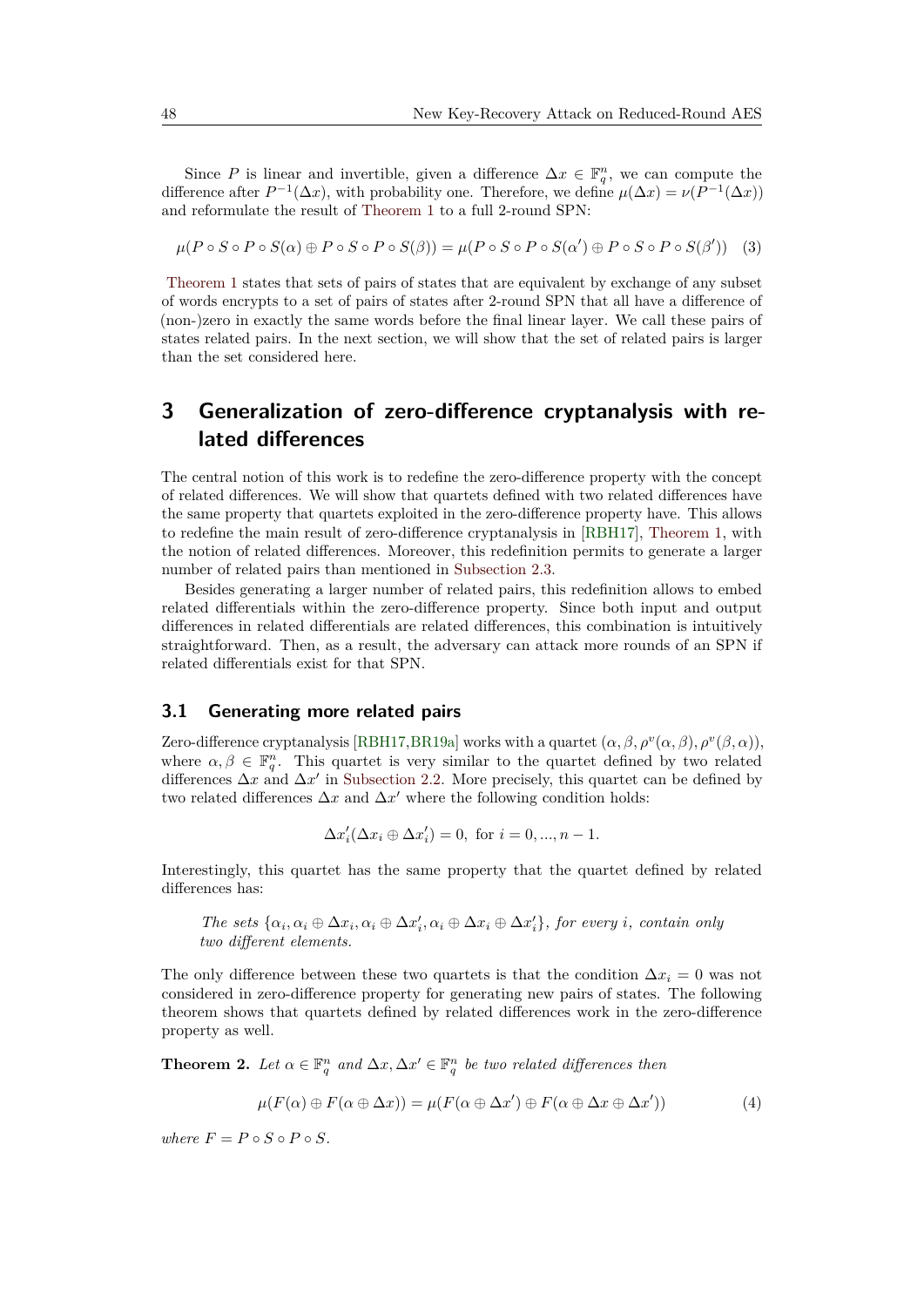*Proof.* Since the Sbox layer operates independently on individual words and the sets  $\{\alpha_i, \alpha_i \oplus \Delta x_i, \alpha_i \oplus \Delta x'_i, \alpha_i \oplus \Delta x_i \oplus \Delta x'_i\}$ , for every *i*, contain only two different elements, we have

$$
S(\alpha) \oplus S(\alpha \oplus \Delta x) \oplus S(\alpha \oplus \Delta x') \oplus S(\alpha \oplus \Delta x \oplus \Delta x') = 0.
$$

It then follows that

$$
P(S(\alpha)) \oplus P(S(\alpha \oplus \Delta x)) \oplus P(S(\alpha \oplus \Delta x')) \oplus P(S(\alpha \oplus \Delta x \oplus \Delta x')) = 0.
$$

Since the Sbox layer operates independently on individual words and each S-box is a permutation, the (non-)zero words of each input difference map into (non-)zero words in the corresponding output difference

$$
\mu(F(\alpha) \oplus F(\alpha \oplus \Delta x)) = \mu(F(\alpha \oplus \Delta x') \oplus F(\alpha \oplus \Delta x \oplus \Delta x')).
$$

We now show that considering the condition  $\Delta x_i = 0$  makes it possible to generate a larger number of related pairs, instead of the  $2^{n-d-1}$  pairs in [Definition 4.](#page-4-3) The set of all related pairs constituted by all related differences  $\Delta x$  and  $\Delta x'$  is defined as follows

$$
\mathcal{Z} = \{ (\alpha, \alpha \oplus \Delta x, \alpha \oplus \Delta x', \alpha \oplus \Delta x \oplus \Delta x') \in \mathbb{F}_q^n \times \mathbb{F}_q^n \times \mathbb{F}_q^n \times \mathbb{F}_q^n \mid (\Delta x, \Delta x') \in \mathcal{H} \}
$$

Since we can choose two related differences  $\Delta x$  and  $\Delta x'$ , if we choose  $\Delta x_i = 0$  for some *i*, then there is exactly one value in those coordinates *i* of *α* and  $\alpha \oplus \Delta x$ , i.e.  $\alpha_i$ . So we have freedom to choose a second value for those coordinates *i*, i.e.  $\alpha_i \oplus \Delta x_i'$ . In this way, when *d* words of  $\Delta x$  are zero, at most  $(q^d - 1) \cdot 2^{n-d-1}$  pairs can be generated. Note that, if  $\Delta x_i \neq 0$  for some *i*, then it means that we already chose the two values for those coordinates of  $\alpha$  and  $\alpha \oplus \Delta x$ .<sup>[1](#page-6-0)</sup> For typical 128-bit SPN based block ciphers, we have  $q = 2^{32}$  and  $n = 4$ . As an example, by selecting  $d = 2$ , the total number of related pairs that are generated in this way is  $2^{65}$ , including the original pair.

In order to cover all cases to generate new pairs of states, the trivial case is also considered when both  $\Delta x_i$  and  $\Delta x'_i$  can equal zero for some coordinates *i*, which means that the four states have a common value in this coordinate. So we can state that the property of this quartet is that the sets  $\{\alpha_i, \alpha_i \oplus \Delta x_i, \alpha_i \oplus \Delta x'_i, \alpha_i \oplus \Delta x_i \oplus \Delta x'_i\}$ , for every *i, contain* at most *two different elements*.

The main advantage of redefining the zero-difference property with the concept of related differences, is to combine two techniques: related differentials and zero-difference cryptanalysis. In the next subsection, we discuss this in more details.

### **3.2 Embedding related differentials within zero-difference cryptanalysis**

Now we are ready to combine the zero-difference property with related differentials for SPNs. Consider a *t*-round SPN which is divided into two parts:  $E = F \circ F'$ , where  $F'$ represents the first *t* − 2 rounds of the encryption operation, and *F* represents the final two rounds of the encryption operation. Assume that there are related differentials with probability  $pr$  over  $F'$ :

$$
\Delta x \xrightarrow{F'} \Delta y,
$$
  

$$
\Delta x' \xrightarrow{F'} \Delta y'.
$$

<span id="page-6-0"></span><sup>&</sup>lt;sup>1</sup>In [\[Gra18\]](#page-17-2), a similar technique was used to generate new pairs of texts.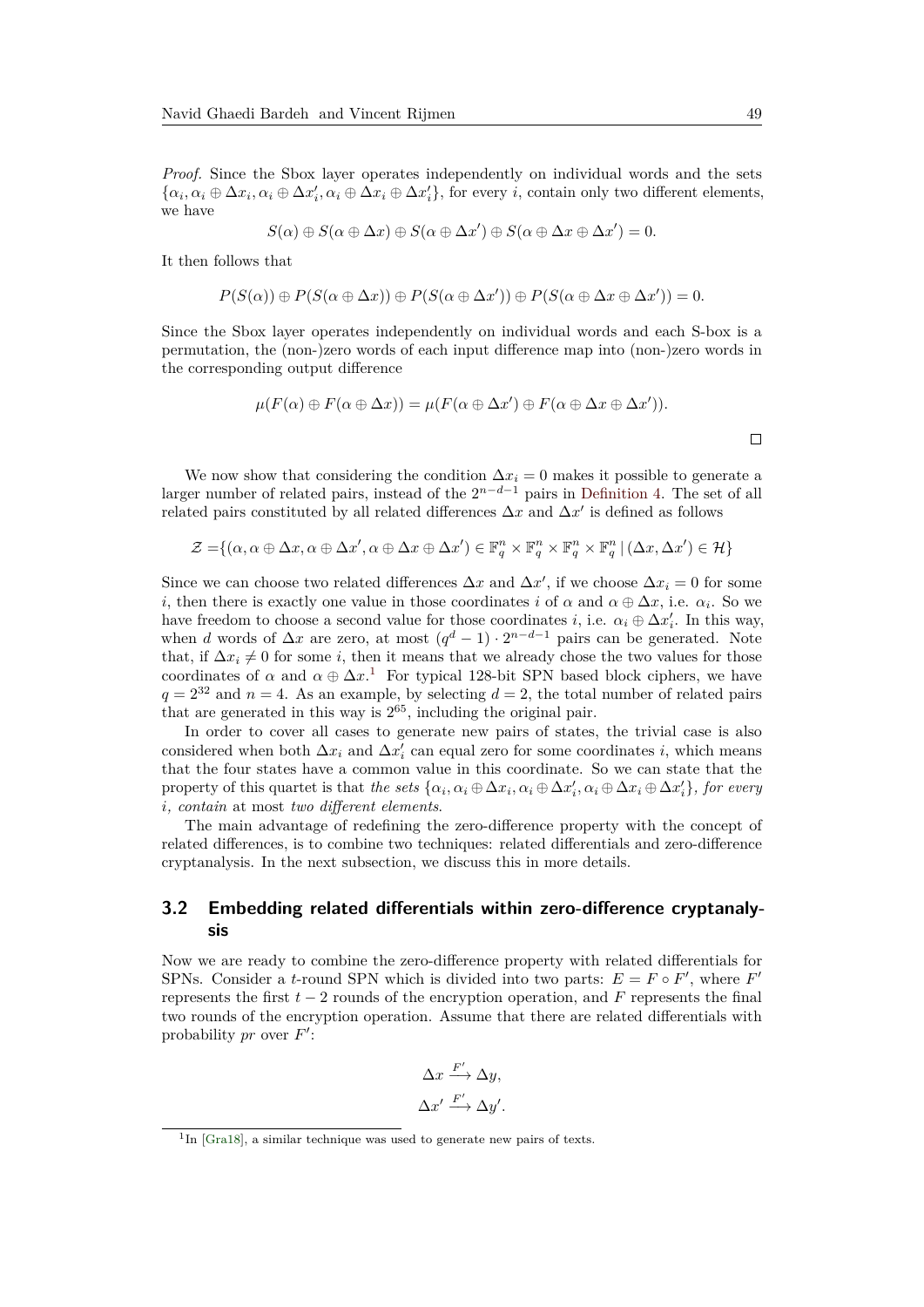Since the differences  $\Delta y$  and  $\Delta y'$  are related differences, from [Theorem 2,](#page-5-1) we have

$$
\mu(F(\beta) \oplus F(\beta \oplus \Delta y)) = \mu(F(\beta \oplus \Delta y') \oplus F(\beta \oplus \Delta y \oplus \Delta y')), \tag{5}
$$

where  $\beta = F'(\alpha)$  and  $\alpha \in \mathbb{F}_q^n$ . We then have a zero-difference property over the *t*-round SPN with probability *pr*:

$$
\mu(F \circ F'(\alpha) \oplus F \circ F'(\alpha \oplus \Delta x)) = \mu(F \circ F'(\alpha \oplus \Delta x') \oplus F \circ F'(\alpha \oplus \Delta x \oplus \Delta x')). \tag{6}
$$

We add this as a simple theorem to summarize the combination of the zero-difference property with related differentials for SPNs.

**Theorem 3.** Let  $E = F \circ F'$ , where  $F'$  and  $F$  are a *t*-round and a two-round SPN, *respectively.* If  $\Delta y = F'(\Delta x)$  and  $\Delta y' = F'(\Delta x')$  are related differentials with probability *pr, then*

$$
\mu(E(\alpha) \oplus E(\alpha \oplus \Delta x)) = \mu(E(\alpha \oplus \Delta x') \oplus E(\alpha \oplus \Delta x \oplus \Delta x')) \tag{7}
$$

*holds with probability pr.*

*Proof.* Since differences  $\Delta y$  and  $\Delta y'$  are related differences, with probability *pr*, from [The](#page-5-1)[orem 2,](#page-5-1) we have

$$
\mu(F(\beta) \oplus F(\beta \oplus \Delta y)) = \mu(F(\beta \oplus \Delta y') \oplus F(\beta \oplus \Delta y \oplus \Delta y')),
$$

where  $\beta = F'(\alpha)$  and  $\alpha \in \mathbb{F}_q^n$ . It then follows that

$$
\mu(F \circ F'(\alpha) \oplus F \circ F'(\alpha \oplus \Delta x)) = \mu(F \circ F'(\alpha \oplus \Delta x') \oplus F \circ F'(\alpha \oplus \Delta x \oplus \Delta x')).
$$

The existence of related differentials for an SPN relies on the details of its linear layer. In the case of AES-like ciphers, the linear layer is composed of the MixColumns and ShiftRows transformations. As studied in [\[DR09\]](#page-17-6), there exist some MixColumns-like transformations without related differentials. They show examples of matrices with Hadamard structures which allow no related differentials. For example, they showed that the following  $4 \times 4$ Hadamard matrix

$$
M_{Anubis} = \left[ \begin{array}{rrrr} 1 & 2 & 4 & 6 \\ 2 & 1 & 6 & 4 \\ 4 & 6 & 1 & 2 \\ 6 & 4 & 2 & 1 \end{array} \right]
$$

which is used for linear transformation in the Anubis block cipher [\[BR00\]](#page-17-11) has related differentials. However, if the four 6's are replaced by 9's, then there are no related differentials.

Thus, in the cases of matrices which have related differentials, the combination mentioned here is not avoidable. In the next section, we will show that there are related differentials for up to 4-round AES with certain probabilities. They result into extensions of the zero-difference property up to 8 rounds, using the generalization mentioned here.

## <span id="page-7-0"></span>**4 Extensions of the zero-difference property for reducedround AES**

In this section, we investigate how to extend the result of [Theorem 2](#page-5-1) to 6- and 8-round AES. For this, we look for related differentials over reduced-round AES. Let's first reformulate

 $\Box$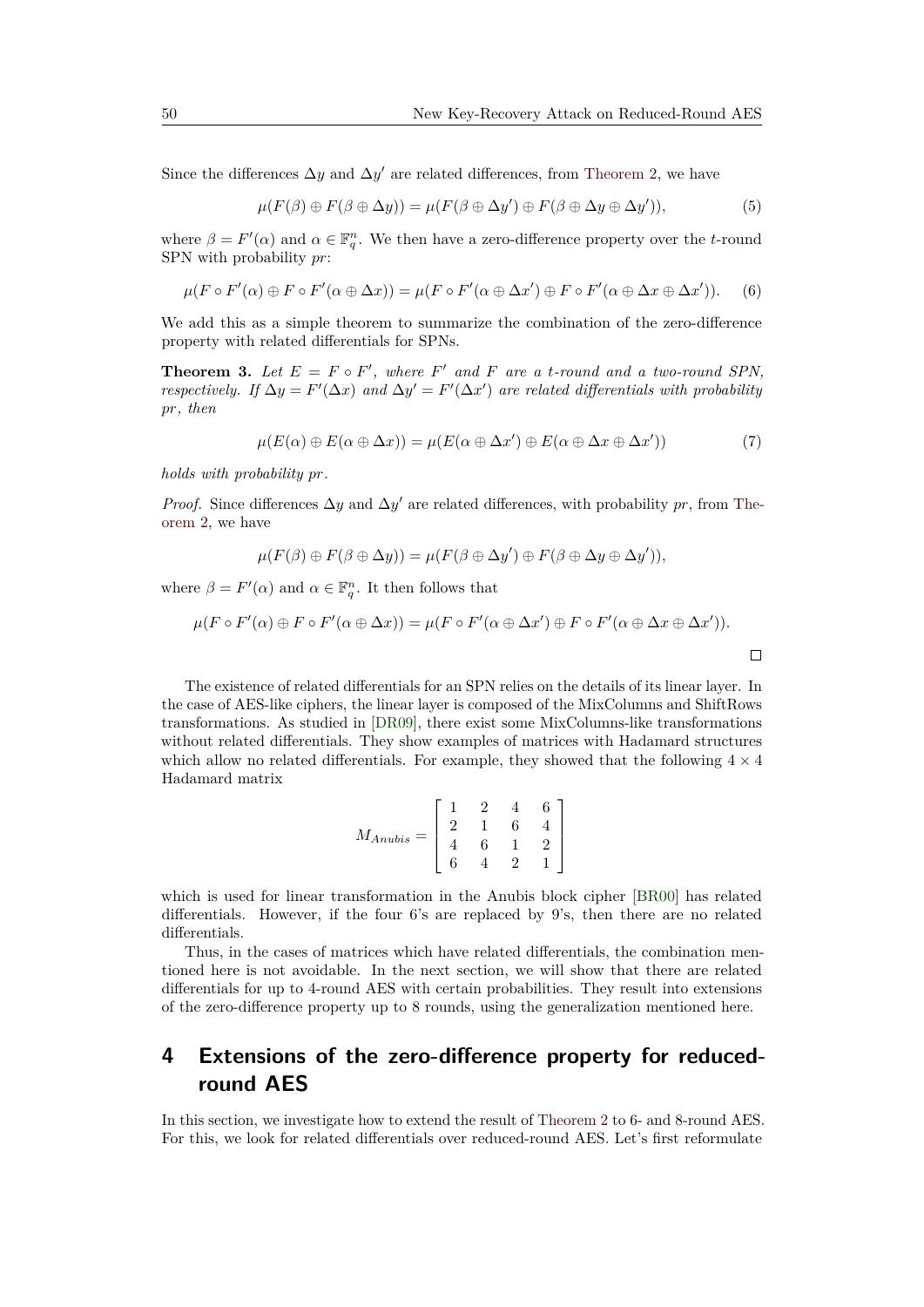<span id="page-8-0"></span>

|  |                               | $x_0$ $x_4$ $x_8$ $x_{12}$ |                                                           |  | $y_0$ $y_4$ $y_8$ $y_{12}$    |  |
|--|-------------------------------|----------------------------|-----------------------------------------------------------|--|-------------------------------|--|
|  |                               |                            | $x_1$ $x_5$ $x_9$ $x_{13}$ $G$ $y_1$ $y_5$ $y_9$ $y_{13}$ |  |                               |  |
|  | $x_2$ $x_6$ $x_{10}$ $x_{14}$ |                            |                                                           |  | $y_2$ $y_6$ $y_{10}$ $y_{14}$ |  |
|  |                               | $x_3-x_7-x_{11}-x_{15}$    |                                                           |  | $y_3$ $y_7$ $y_{11}$ $y_{15}$ |  |

**Figure 2:** A graphical representation of *G* given input and output *x* and *y* respectively. Input and output of each super-box indicates with a same color.

the result of [Theorem 2](#page-5-1) for AES. Let  $S = SB \circ AK \circ MC \circ SB$  and  $P = SR \circ AK \circ MC \circ SR$ where *S* can be seen as the concatenation of four independent superboxes operating over  $\mathbb{F}_{2^8}^4$ . Then, four-round AES can be seen as

$$
R^4 = AK \circ MC \circ SR \circ S \circ P \circ S \circ SR \circ AK.
$$

This is a typical superbox representation of 4-round AES in the literature [\[DR09,](#page-17-6)[Gil14,](#page-17-12) [RBH17\]](#page-18-2). So the relation [\(4\)](#page-5-2) also holds for the case of four-round AES where  $F = R<sup>4</sup>$  and  $\alpha, \Delta x, \Delta x' \in \mathbb{F}_{2^8}^{4 \times 4}$ . We say that  $\Delta x, \Delta x'$  are diagonal related differences if and only if

$$
\Delta x_i \Delta x_i' (\Delta x_i \oplus \Delta x_i') = 0, \text{ for } i = 0, 1, 2, 3,
$$

where  $\Delta x_i$  and  $\Delta x_i'$  indicate the diagonal *i* of the differences. It other words, the diagonals *i* in  $\alpha_i, \alpha_i \oplus \Delta x_i, \alpha_i \oplus \Delta x'_i$  and  $\alpha_i \oplus \Delta x_i \oplus \Delta x'_i$  take at most two values, for every *i*.

Our aim now is to find related differentials over reduced-round AES. The basic idea consists of choosing an input quartet  $(\alpha, \alpha \oplus \Delta x, \alpha \oplus \Delta x', \alpha \oplus \Delta x \oplus \Delta x')$ , where  $\Delta x$ and  $\Delta x'$  are diagonal related differences, such that the corresponding output quartet  $(R^t(\alpha), R^t(\alpha \oplus \Delta x), R^t(\alpha \oplus \Delta x'), R^t(\alpha \oplus \Delta x \oplus \Delta x')$  for  $t = 2, 4$ , can be also defined by only two related differences

$$
\Delta y = R^t(\alpha) \oplus R^t(\alpha \oplus \Delta x), \Delta y' = R^t(\alpha) \oplus R^t(\alpha \oplus \Delta x').
$$

Then, the relation [\(4\)](#page-5-2) will extend to 6-round and 8-round AES. To determine the essential role of *MC* in creating our results, we denote by now  $R^4 = MC \circ G \circ MC \circ G$  where

$$
G = SR \circ SB \circ AK \circ MC \circ SR \circ SB \circ AK.
$$

*G* can also be seen as four parallel superboxes operating on 4 bytes of the state independently (not four bytes placed in a column of state), a graphical representation of *G* depicted in [Figure 2.](#page-8-0) This 4-round AES decomposition is a bit different from the decomposition of 4-round AES mentioned above. However, this 4-round AES decomposition will clearly show how the middle and last *MC* affect differences which forms a basis for our results. We have noticed that a careful combination of byte-related differentials sets from [Table 2,](#page-4-0) provides related differentials over 2-round and 4-round AES.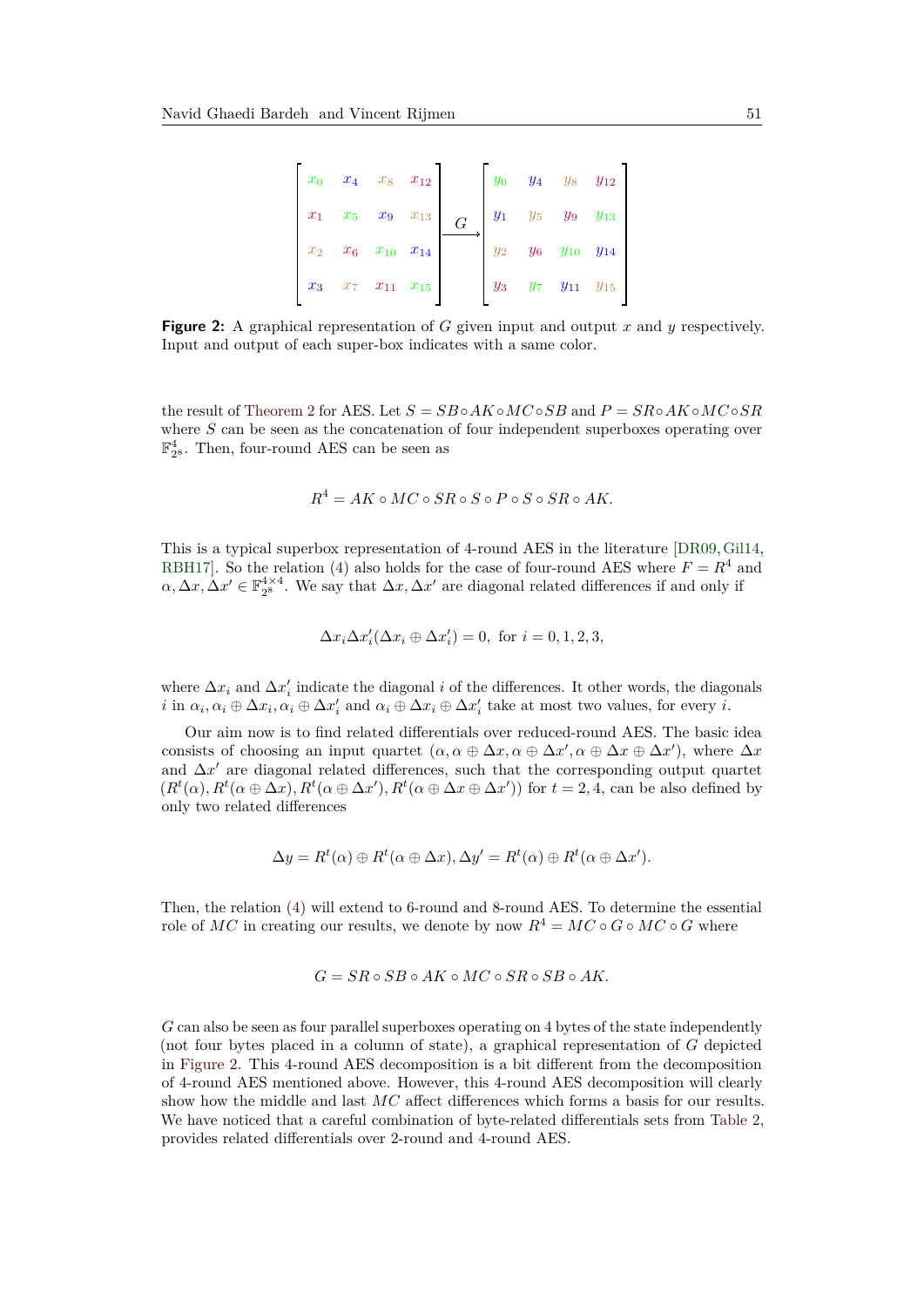<span id="page-9-1"></span>

| $\Delta x_0 \ \Delta x_4 \ \Delta x_8 \ \Delta x_{12}$                                                                                                                                                                                                                                                                                                                                                                                                                      |  |  | $\begin{vmatrix} 2\lambda_0 & 3\lambda_1 & \lambda_2 & \lambda_3 \end{vmatrix}$ | $\begin{bmatrix} 5\lambda_0 & 0 & 4\lambda_2 & 0 \end{bmatrix}$ |  |
|-----------------------------------------------------------------------------------------------------------------------------------------------------------------------------------------------------------------------------------------------------------------------------------------------------------------------------------------------------------------------------------------------------------------------------------------------------------------------------|--|--|---------------------------------------------------------------------------------|-----------------------------------------------------------------|--|
|                                                                                                                                                                                                                                                                                                                                                                                                                                                                             |  |  |                                                                                 |                                                                 |  |
|                                                                                                                                                                                                                                                                                                                                                                                                                                                                             |  |  |                                                                                 |                                                                 |  |
| $\begin{bmatrix} \Delta x_1 & \Delta x_5 & \Delta x_9 & \Delta x_{13} \\ \Delta x_2 & \Delta x_6 & \Delta x_{10} \Delta x_{14} \\ \Delta x_3 & \Delta x_7 & \Delta x_{11} \Delta x_{15} \end{bmatrix}$ $\begin{bmatrix} \lambda_0 & 2\lambda_1 & 3\lambda_2 & \lambda_3 \\ \lambda_0 & \lambda_1 & 2\lambda_2 & 3\lambda_3 \\ 3\lambda_0 & \lambda_1 & \lambda_2 & 2\lambda_3 \end{bmatrix}$ $\begin{bmatrix} 0 & 5\lambda_1 & 0 & 4\lambda_3 \\ 4\lambda_0 & 0 & 5\lambda$ |  |  |                                                                                 |                                                                 |  |
|                                                                                                                                                                                                                                                                                                                                                                                                                                                                             |  |  |                                                                                 |                                                                 |  |
|                                                                                                                                                                                                                                                                                                                                                                                                                                                                             |  |  |                                                                                 |                                                                 |  |
|                                                                                                                                                                                                                                                                                                                                                                                                                                                                             |  |  |                                                                                 |                                                                 |  |
|                                                                                                                                                                                                                                                                                                                                                                                                                                                                             |  |  |                                                                                 |                                                                 |  |
| $\begin{bmatrix} \Delta x_0 & 0 & \Delta x_8 & 0 \\ 0 & \Delta x_5 & 0 & \Delta x_{13} \\ \Delta x_2 & 0 & \Delta x_{10} & 0 \\ 0 & \Delta x_7 & 0 & \Delta x_{15} \end{bmatrix}$ $\begin{bmatrix} 2\lambda_0 & 0 & \lambda_2 & 0 \\ 0 & 2\lambda_1 & 0 & \lambda_3 \\ 0 & 0 & 2\lambda_2 & 0 \\ 0 & \lambda_1 & 0 & 2\lambda_3 \end{bmatrix}$ $\begin{bmatrix} 5\lambda_0 & 7\lambda_1 & 0 & \lambda_3 \\ \lambda_0 & 5\lambda_1 & 7\lambda$                               |  |  |                                                                                 |                                                                 |  |
|                                                                                                                                                                                                                                                                                                                                                                                                                                                                             |  |  |                                                                                 |                                                                 |  |
|                                                                                                                                                                                                                                                                                                                                                                                                                                                                             |  |  |                                                                                 |                                                                 |  |
|                                                                                                                                                                                                                                                                                                                                                                                                                                                                             |  |  |                                                                                 |                                                                 |  |
|                                                                                                                                                                                                                                                                                                                                                                                                                                                                             |  |  |                                                                                 |                                                                 |  |
| $\begin{bmatrix} 0 & \Delta x_4 & 0 & \Delta x_{12} \\ \Delta x_1 & 0 & \Delta x_9 & 0 \\ 0 & \Delta x_6 & 0 & \Delta x_{14} \\ \Delta x_3 & 0 & \Delta x_{11} & 0 \end{bmatrix}$ $\begin{bmatrix} 0 & 3\lambda_1 & 0 & \lambda_3 \\ \lambda_0 & 0 & 3\lambda_2 & 0 \\ 0 & \lambda_1 & 0 & 3\lambda_3 \\ 3\lambda_0 & 0 & \lambda_2 & 0 \end{bmatrix}$ $\begin{bmatrix} 0 & 7\lambda_1 & 4\lambda_2 & \lambda_3 \\ \lambda_0 & 0 & 7\lambda_2$                              |  |  |                                                                                 |                                                                 |  |

**Figure 3:** 2-round related differential trails starting with  $\Delta x$ ,  $\Delta x'$  and  $\Delta x \oplus \Delta x'$  respectively.

### <span id="page-9-2"></span>**4.1 2-round related differentials for AES**

Consider an input quartet  $(\alpha, \alpha \oplus \Delta x, \alpha \oplus \Delta x', \alpha \oplus \Delta x \oplus \Delta x')$  where

$$
\alpha = \begin{bmatrix}\n\alpha_0 & \alpha_4 & \alpha_8 & \alpha_{12} \\
\alpha_1 & \alpha_5 & \alpha_9 & \alpha_{13} \\
\alpha_2 & \alpha_6 & \alpha_{10} & \alpha_{14} \\
\alpha_3 & \alpha_7 & \alpha_{11} & \alpha_{15}\n\end{bmatrix}, \qquad \Delta x = \begin{bmatrix}\n\Delta x_0 & \Delta x_4 & \Delta x_8 & \Delta x_{12} \\
\Delta x_1 & \Delta x_5 & \Delta x_9 & \Delta x_{13} \\
\Delta x_2 & \Delta x_6 & \Delta x_{10} & \Delta x_{14} \\
\Delta x_3 & \Delta x_7 & \Delta x_{11} & \Delta x_{15}\n\end{bmatrix},
$$
\n
$$
\Delta x' = \begin{bmatrix}\n\Delta x_0 & \alpha_4 & \alpha_5 & \alpha_6 \\
\Delta x_1 & \Delta x_5 & \Delta x_9 & \Delta x_{13} \\
\Delta x_2 & \Delta x_6 & \Delta x_{10} & \Delta x_{14} \\
\Delta x_3 & \Delta x_7 & \Delta x_{11} & \Delta x_{15}\n\end{bmatrix}, \qquad \Delta x \oplus \Delta x' = \begin{bmatrix}\n0 & \Delta x_4 & 0 & \Delta x_{12} \\
\Delta x_1 & 0 & \Delta x_9 & 0 \\
0 & \Delta x_6 & 0 & \Delta x_{14} \\
\Delta x_3 & 0 & \Delta x_{11} & 0\n\end{bmatrix},
$$

and  $\Delta x$  and  $\Delta x'$  are related differences. It is obvious from this quartet that two states  $\alpha \oplus \Delta x'$  and  $\alpha \oplus \Delta x \oplus \Delta x'$  are generated by exchanging diagonals 1 and 3 between  $\alpha$  and  $\alpha \oplus \Delta x$ . Now assume that we have

<span id="page-9-0"></span>
$$
G(\alpha) \oplus G(\alpha \oplus \Delta x) = \begin{bmatrix} 2\lambda_0 & 3\lambda_1 & \lambda_2 & \lambda_3 \\ \lambda_0 & 2\lambda_1 & 3\lambda_2 & \lambda_3 \\ \lambda_0 & \lambda_1 & 2\lambda_2 & 3\lambda_3 \\ 3\lambda_0 & \lambda_1 & \lambda_2 & 2\lambda_3 \end{bmatrix},
$$
 (8)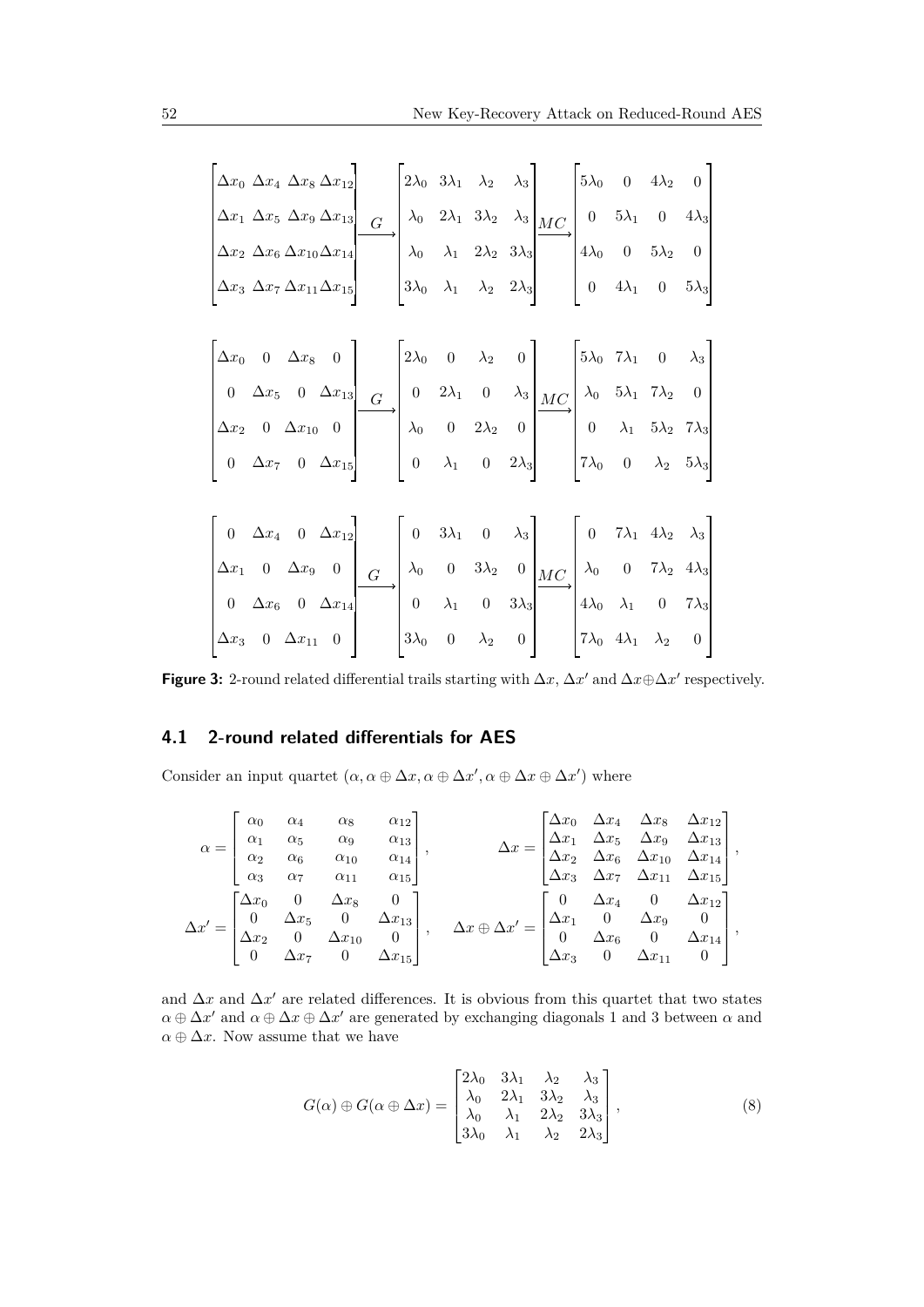where  $\lambda_i \in \mathbb{F}_{2^8}$ . Since *G* is acting independently on 32-bit chunks of the state, the differences  $G(\alpha) \oplus G(\alpha \oplus \Delta x')$  and  $G(\alpha) \oplus G(\alpha \oplus \Delta x \oplus \Delta x')$  equal respectively

<span id="page-10-1"></span><span id="page-10-0"></span>
$$
\begin{bmatrix} 2\lambda_0 & 0 & \lambda_2 & 0 \\ 0 & 2\lambda_1 & 0 & \lambda_3 \\ \lambda_0 & 0 & 2\lambda_2 & 0 \\ 0 & \lambda_1 & 0 & 2\lambda_3 \end{bmatrix}, \begin{bmatrix} 0 & 3\lambda_1 & 0 & \lambda_3 \\ \lambda_0 & 0 & 3\lambda_2 & 0 \\ 0 & \lambda_1 & 0 & 3\lambda_3 \\ 3\lambda_0 & 0 & \lambda_2 & 0 \end{bmatrix}.
$$
 (9)

In other words, since two diagonals in each of input differences  $\Delta x'$  and  $\Delta x \oplus \Delta x'$  equal zero, we have that the two diagonals in the corresponding output differences equal zero (notice that *G* contains two *SR* operations). Therefore, *MC* maps the three differences given in [\(8\)](#page-9-0) and [\(9\)](#page-10-0) to the following set of differences

$$
\begin{bmatrix} 5\lambda_0 & 0 & 4\lambda_2 & 0 \\ 0 & 5\lambda_1 & 0 & 4\lambda_3 \\ 4\lambda_0 & 0 & 5\lambda_2 & 0 \\ 0 & 4\lambda_1 & 0 & 5\lambda_3 \end{bmatrix}, \begin{bmatrix} 5\lambda_0 & 7\lambda_1 & 0 & \lambda_3 \\ \lambda_0 & 5\lambda_1 & 7\lambda_2 & 0 \\ 0 & \lambda_1 & 5\lambda_2 & 7\lambda_3 \\ 7\lambda_0 & 0 & \lambda_2 & 5\lambda_3 \end{bmatrix}, \begin{bmatrix} 0 & 7\lambda_1 & 4\lambda_2 & \lambda_3 \\ \lambda_0 & 0 & 7\lambda_2 & 4\lambda_3 \\ 4\lambda_0 & \lambda_1 & 0 & 7\lambda_3 \\ 7\lambda_0 & 4\lambda_1 & \lambda_2 & 0 \end{bmatrix},
$$
(10)

which are diagonal related differences. Therefore,

$$
\mu(R^{6}(\alpha) \oplus R^{6}(\alpha \oplus \Delta x)) = \mu(R^{6}(\alpha \oplus \Delta x') \oplus R^{6}(\alpha \oplus \Delta x \oplus \Delta x')).
$$

We now need to estimate the probability that, given an input quartet  $(\alpha, \alpha \oplus \Delta x, \alpha \oplus \Delta y)$  $\Delta x'$ ,  $\alpha \oplus \Delta x \oplus \Delta x'$ , the conditions [\(8\)](#page-9-0) and [\(9\)](#page-10-0) hold. Note that the input and output differences of *G* are related differences. This implies that for every *i* the sets

$$
\{G(\alpha_i), G(\alpha_i \oplus \Delta x_i), G(\alpha_i \oplus \Delta x_i'), G(\alpha_i \oplus \Delta x_i \oplus \Delta x_i'\}
$$

contain only two different elements. In other words, the output (input) difference of each superbox in *G* takes exactly a specific value considering this quartet. If we assume that the output differences of each superbox in *G* have a uniform distribution, then, for each specific value of  $(\lambda_0, \lambda_1, \lambda_2, \lambda_3)$ , the conditions [\(8\)](#page-9-0) and [\(9\)](#page-10-0) hold with probability  $(2^{32}-1)^{-4} \approx 2^{-128}$ . Thus, considering all possible non-zero values of each  $\lambda_i$ , the conditions [\(8\)](#page-9-0) and [\(9\)](#page-10-0) holds with probability  $(2^8 - 1)^4 \cdot 2^{-128} \approx 2^{-96}$ .

This 2-round related differentials trail is depicted in [Figure 3.](#page-9-1) We have also noticed that an identical rotation on all columns of the difference  $G(\alpha) \oplus G(\alpha \oplus \Delta x)$ , causes a new related-differentials trail. There are three different cases for such rotations on  $G(\alpha) \oplus G(\alpha \oplus \Delta x)$ , i.e.

$$
\begin{bmatrix} 3\lambda_0 & \lambda_1 & \lambda_2 & 2\lambda_3 \\ 2\lambda_0 & 3\lambda_1 & \lambda_2 & \lambda_3 \\ \lambda_0 & 2\lambda_1 & 3\lambda_2 & \lambda_3 \\ \lambda_0 & \lambda_1 & 2\lambda_2 & 3\lambda_3 \end{bmatrix}, \begin{bmatrix} \lambda_0 & \lambda_1 & 2\lambda_2 & 3\lambda_3 \\ 3\lambda_0 & \lambda_1 & \lambda_2 & 2\lambda_3 \\ 2\lambda_0 & 3\lambda_1 & \lambda_2 & \lambda_3 \\ \lambda_0 & 2\lambda_1 & 3\lambda_2 & \lambda_3 \end{bmatrix}, \begin{bmatrix} \lambda_0 & 2\lambda_1 & 3\lambda_2 & \lambda_3 \\ \lambda_0 & \lambda_1 & 2\lambda_2 & 3\lambda_3 \\ 3\lambda_0 & \lambda_1 & \lambda_2 & 2\lambda_3 \\ 2\lambda_0 & 3\lambda_1 & 2\lambda_2 & \lambda_3 \end{bmatrix}.
$$

So there are four possible difference values for  $G(\alpha) \oplus G(\alpha \oplus \Delta x)$ . Then, such event happens with probability approximately  $4 \cdot 2^{-96} = 2^{-94}$ . For a random permutation, such an event happens with a negligible probability. We may summarize the result as follows.

<span id="page-10-2"></span>**Theorem 4.** Let  $\alpha \in \mathbb{F}_{2^8}^{4 \times 4}$  and  $\Delta x, \Delta x' \in \mathbb{F}_{2^8}^{4 \times 4}$  be two related differences, where all *diagonals in* ∆*x are non-zero and two non-consecutive diagonals in* ∆*x* <sup>0</sup> *are zero, then the relations*

$$
R^{4}(\alpha) \oplus R^{4}(\alpha \oplus \Delta x) \oplus R^{4}(\alpha \oplus \Delta x') \oplus R^{4}(\alpha \oplus \Delta x \oplus \Delta x') = 0 \qquad (11)
$$

*and*

$$
\mu(R^{6}(\alpha) \oplus R^{6}(\alpha \oplus \Delta x)) = \mu(R^{6}(\alpha \oplus \Delta x') \oplus R^{6}(\alpha \oplus \Delta x \oplus \Delta x')) \tag{12}
$$

*hold with probability approximately* 2 <sup>−</sup><sup>94</sup>*, averaged over all possible keys.*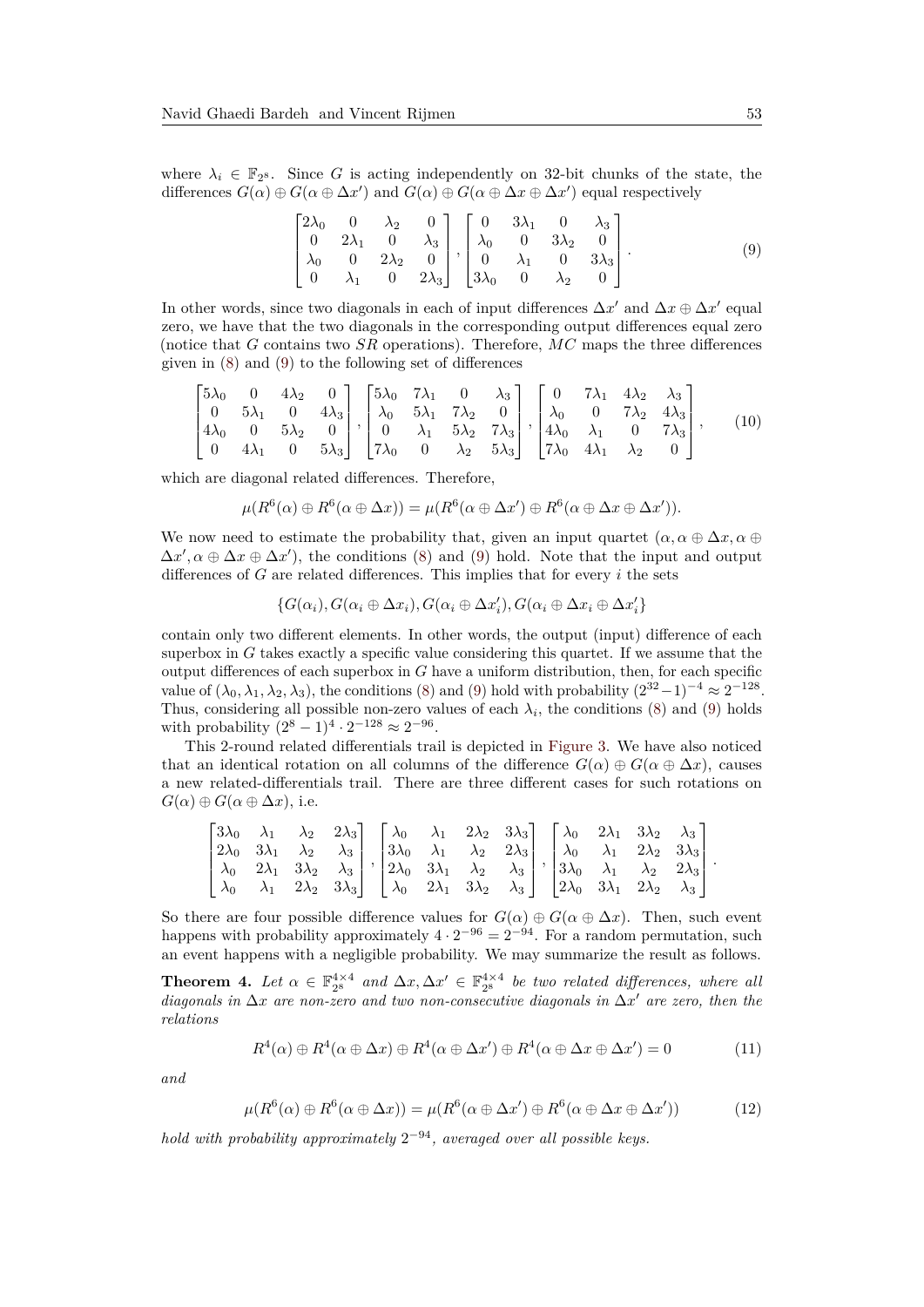*Proof.* Assume that the input quartet  $(\alpha, \alpha \oplus \Delta x, \alpha \oplus \Delta x', \alpha \oplus \Delta x \oplus \Delta x')$  conforms to differences [\(8\)](#page-9-0) and [\(9\)](#page-10-0) which happens with probability approximately  $4 \cdot 2^{-96} = 2^{-94}$ , then the differences

$$
\Delta y = R^2(\alpha) \oplus R^2(\alpha \oplus \Delta x), \Delta y' = R^2(\alpha) \oplus R^2(\alpha \oplus \Delta x')
$$

are also related differences. The result then follows directly due to [Theorem 2.](#page-5-1)

<span id="page-11-3"></span><span id="page-11-0"></span> $\Box$ 

More importantly, these 2-round related differentials can be extended to 4-round related differentials.

#### **4.2 4-round related differentials for AES**

Suppose now that the differences [\(10\)](#page-10-1) map to the following differences through *G*, respectively:

$$
\begin{bmatrix} 5\gamma_0 & 0 & 4\gamma_2 & 0 \\ 0 & 4\gamma_1 & 0 & 5\gamma_3 \\ 4\gamma_0 & 0 & 5\gamma_2 & 0 \\ 0 & 5\gamma_1 & 0 & 4\gamma_3 \end{bmatrix}, \begin{bmatrix} 5\gamma_0 & \gamma_1 & 0 & 7\gamma_3 \\ \gamma_0 & 0 & 7\gamma_2 & 5\gamma_3 \\ 0 & 7\gamma_1 & 5\gamma_2 & \gamma_3 \\ 7\gamma_0 & 5\gamma_1 & \gamma_2 & 0 \end{bmatrix}, \begin{bmatrix} 0 & \gamma_1 & 4\gamma_2 & 7\gamma_3 \\ \gamma_0 & 4\gamma_1 & 7\gamma_2 & 0 \\ 4\gamma_0 & 7\gamma_1 & 0 & 7\gamma_3 \\ 7\gamma_0 & 0 & \gamma_2 & 4\gamma_3 \end{bmatrix},
$$
(13)

where  $\gamma_i \in \mathbb{F}_{2^8}$ . Then MC maps these three differences to a new set of differences, respectively:

$$
\begin{bmatrix}\nE\gamma_0 & 9\gamma_1 & D\gamma_2 & B\gamma_3 \\
9\gamma_0 & D\gamma_1 & B\gamma_2 & E\gamma_3 \\
D\gamma_0 & B\gamma_1 & E\gamma_2 & 9\gamma_3 \\
B\gamma_0 & E\gamma_1 & 9\gamma_2 & D\gamma_3\n\end{bmatrix}, \begin{bmatrix}\nE\gamma_0 & 0 & D\gamma_2 & 0 \\
0 & D\gamma_1 & 0 & E\gamma_3 \\
D\gamma_0 & 0 & E\gamma_2 & 0 \\
0 & E\gamma_1 & 0 & D\gamma_3\n\end{bmatrix}, \begin{bmatrix}\n0 & 9\gamma_1 & 0 & B\gamma_3 \\
9\gamma_0 & 0 & B\gamma_2 & 0 \\
0 & B\gamma_1 & 0 & 9\gamma_3 \\
B\gamma_0 & 0 & 9\gamma_2 & 0\n\end{bmatrix},
$$
\n(14)

which are again diagonal related differences. Using the similar considerations to estimate the probability of set of related differences [\(8\)](#page-9-0) and [\(9\)](#page-10-0) in [Subsection 4.1,](#page-9-2) we expect that the set of differences [\(13\)](#page-11-0) holds with probability  $(2^8 - 1)^4 \cdot (2^{32} - 1)^{-4} \approx 2^{-96}$ , since there are  $(2^8 - 1)^4$  non-zero values for  $(\gamma_0, \gamma_1, \gamma_2, \gamma_3)$  and the specific output difference of each superbox happens with probability  $(2^{32} – 1)^{-1}$ .

Thus, the probability of 4-round related differentials trail is  $2^{-96} \cdot 2^{-96} = 2^{-192}$ approximately. Also another set of related differences, by exchanging the positions of 5*γ<sup>i</sup>* and  $4\gamma_i$ , and  $7\gamma_i$  and  $\gamma_i$  in the related differences set [\(13\)](#page-11-0), works here. And, there are four sets of related differences for [\(8\)](#page-9-0) and [\(9\)](#page-10-0). Therefore, in total, there are eight 4-round related differentials trails so the probability of this event is  $4 \cdot 2 \cdot 2^{-192} = 2^{-189}$  approximately. For a random permutation, such an event happens with a negligible probability. It then provides relations up to 6 rounds

$$
R^t(\alpha) \oplus R^t(\alpha \oplus \Delta x) \oplus R^t(\alpha \oplus \Delta x') \oplus R^t(\alpha \oplus \Delta x \oplus \Delta x') = 0,
$$

for  $0 < t \leq 6$ , since all differences are diagonal related differences every two rounds. There is another 4-round related differentials trail, provided in [Appendix A.](#page-18-6) We may summarize the results as follows.

<span id="page-11-2"></span>**Theorem 5.** Let  $\alpha \in \mathbb{F}_{2^8}^{4 \times 4}$  and  $\Delta x, \Delta x' \in \mathbb{F}_{2^8}^{4 \times 4}$  be two related differences, where all *diagonals in* ∆*x are non-zero and two non-consecutive diagonals in* ∆*x* <sup>0</sup> *are zero, then the relations*

<span id="page-11-1"></span>
$$
R^{t}(\alpha) \oplus R^{t}(\alpha \oplus \Delta x) \oplus R^{t}(\alpha \oplus \Delta x') \oplus R^{t}(\alpha \oplus \Delta x \oplus \Delta x') = 0,
$$
\n(15)

*for*  $0 < t \leq 6$ *, and* 

$$
\mu(R^{8}(\alpha) \oplus R^{8}(\alpha \oplus \Delta x)) = \mu(R^{8}(\alpha \oplus \Delta x') \oplus R^{8}(\alpha \oplus \Delta x \oplus \Delta x')) \tag{16}
$$

*hold with probability approximately* 2 <sup>−</sup><sup>189</sup>*, averaged over all possible keys.*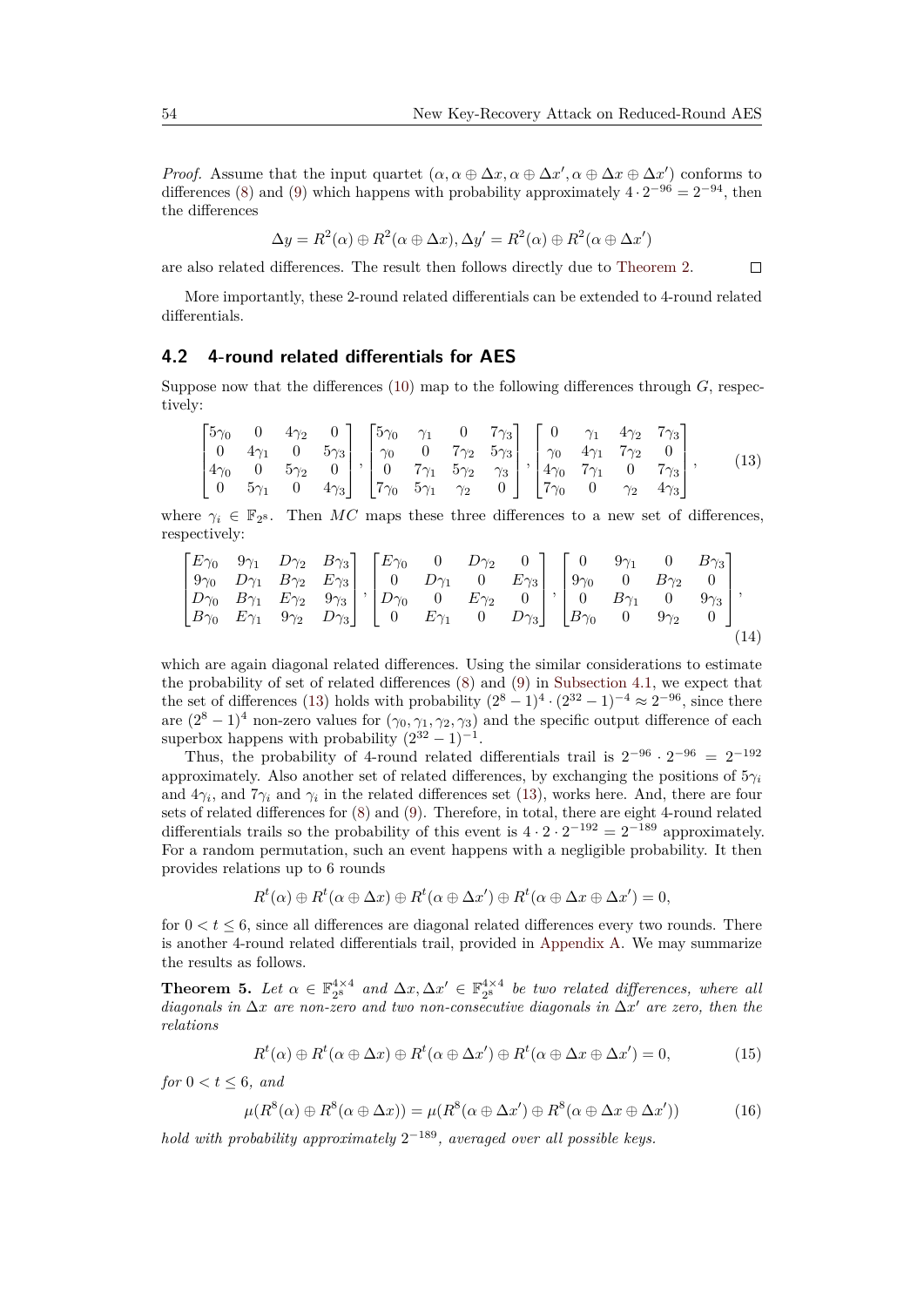<span id="page-12-1"></span>
$$
\frac{G}{\text{A}_{0}}\begin{bmatrix} 2\lambda_{0} & 3\lambda_{1} & \lambda_{2} & \lambda_{3} \\ \lambda_{0} & 2\lambda_{1} & 3\lambda_{2} & \lambda_{3} \\ \lambda_{0} & \lambda_{1} & 2\lambda_{2} & 3\lambda_{3} \\ 3\lambda_{0} & \lambda_{1} & \lambda_{2} & 2\lambda_{3} \end{bmatrix} \begin{bmatrix} 5\lambda_{0} & 0 & 4\lambda_{2} & 0 \\ 0 & 5\lambda_{1} & 0 & 4\lambda_{3} \\ 4\lambda_{0} & 0 & 5\lambda_{2} & 0 \\ 0 & 4\lambda_{1} & 0 & 5\lambda_{3} \end{bmatrix} \begin{bmatrix} 5\gamma_{0} & 0 & 4\gamma_{2} & 0 \\ 0 & 4\gamma_{1} & 0 & 5\gamma_{3} \\ 4\gamma_{0} & 0 & 5\gamma_{2} & 0 \\ 0 & 5\gamma_{1} & 0 & 4\gamma_{3} \end{bmatrix} \begin{bmatrix} E\gamma_{0} & 9\gamma_{1}D\gamma_{2}B\gamma_{3} \\ 0\gamma_{0}D\gamma_{1}B\gamma_{2}E\gamma_{3} \\ 0\gamma_{0}B\gamma_{1}E\gamma_{2}9\gamma_{3} \\ 0\gamma_{0}B\gamma_{1}E\gamma_{2}9\gamma_{3} \\ 0\gamma_{0}B\gamma_{1}B\gamma_{2}9\gamma_{3} \end{bmatrix}
$$

$$
\frac{G}{\lambda_{0}} \begin{bmatrix} 2\lambda_{0} & 0 & \lambda_{2} & 0 \\ 0 & 2\lambda_{1} & 0 & \lambda_{3} \\ 0 & 0 & 2\lambda_{2} & 0 \\ 0 & \lambda_{1} & 0 & 2\lambda_{3} \end{bmatrix} \begin{bmatrix} 5\lambda_{0} & 7\lambda_{1} & 0 & \lambda_{3} \\ \lambda_{0} & 5\lambda_{1} & 7\lambda_{2} & 0 \\ 0 & \lambda_{1} & 5\lambda_{2} & 7\lambda_{3} \\ 7\lambda_{0} & 0 & \lambda_{2} & 5\lambda_{3} \end{bmatrix} \begin{bmatrix} 5\gamma_{0} & 0 & 4\gamma_{2} & 0 \\ 0 & 0 & 7\gamma_{2} & 5\gamma_{3} \\ 0 & 0 & 7\gamma_{2} & 5\gamma_{3
$$

**Figure 4:** 4-round related differential trails starting with  $\Delta x$ ,  $\Delta x'$  and  $\Delta x \oplus \Delta x'$  respectively. Differences  $\Delta x$ ,  $\Delta x'$  and  $\Delta x \oplus \Delta x'$  are not shown here through the lack of space.

*Proof.* Assume that the input quartet  $(\alpha, \alpha \oplus \Delta x, \alpha \oplus \Delta x', \alpha \oplus \Delta x \oplus \Delta x')$  conforms to the 4-round differential depicted in [Figure 4](#page-12-1) which happens with probability  $2^{-189}$ . Since the input differences, and state differences at the end of round 2 and 4 are diagonal related differences, from [Theorem 2,](#page-5-1) we have

$$
R^t(\alpha) \oplus R^t(\alpha \oplus \Delta x) \oplus R^t(\alpha \oplus \Delta x') \oplus R^t(\alpha \oplus \Delta x \oplus \Delta x') = 0
$$

for  $0 < t < 6$ . Also, since the differences

$$
\Delta y = R^4(\alpha) \oplus R^4(\alpha \oplus \Delta x), \Delta y' = R^4(\alpha) \oplus R^4(\alpha \oplus \Delta x'),
$$

are also related differences, due to [Theorem 2](#page-5-1) we have

$$
\mu(R^{8}(\alpha) \oplus R^{8}(\alpha \oplus \Delta x)) = \mu(R^{8}(\alpha \oplus \Delta x') \oplus R^{8}(\alpha \oplus \Delta x \oplus \Delta x'))
$$

Note that the probability that a random input quartet follows the set of relations [15](#page-11-1) is negligible since a random quartet satisfies each relation with probability  $2^{-128}$ . However, [Theorem 5](#page-11-2) by itself cannot be considered as a distinguisher since the adversary cannot check those relations without the knowledge of the round-keys. In the next section, we show that the results of [Theorem 5](#page-11-2) can be exploited to mount a key recovery attack on 7-round AES.

### <span id="page-12-0"></span>**5 New key-recovery attack for 7-round of AES-128**

In this section, we present a 7-round key-recovery attack for AES-128, which follows from a straight-forward extension of [Equation 15.](#page-11-1) Let an input quartet  $(P_0, P_0 \oplus \Delta x, P_0 \oplus \Delta y)$ 

 $\Box$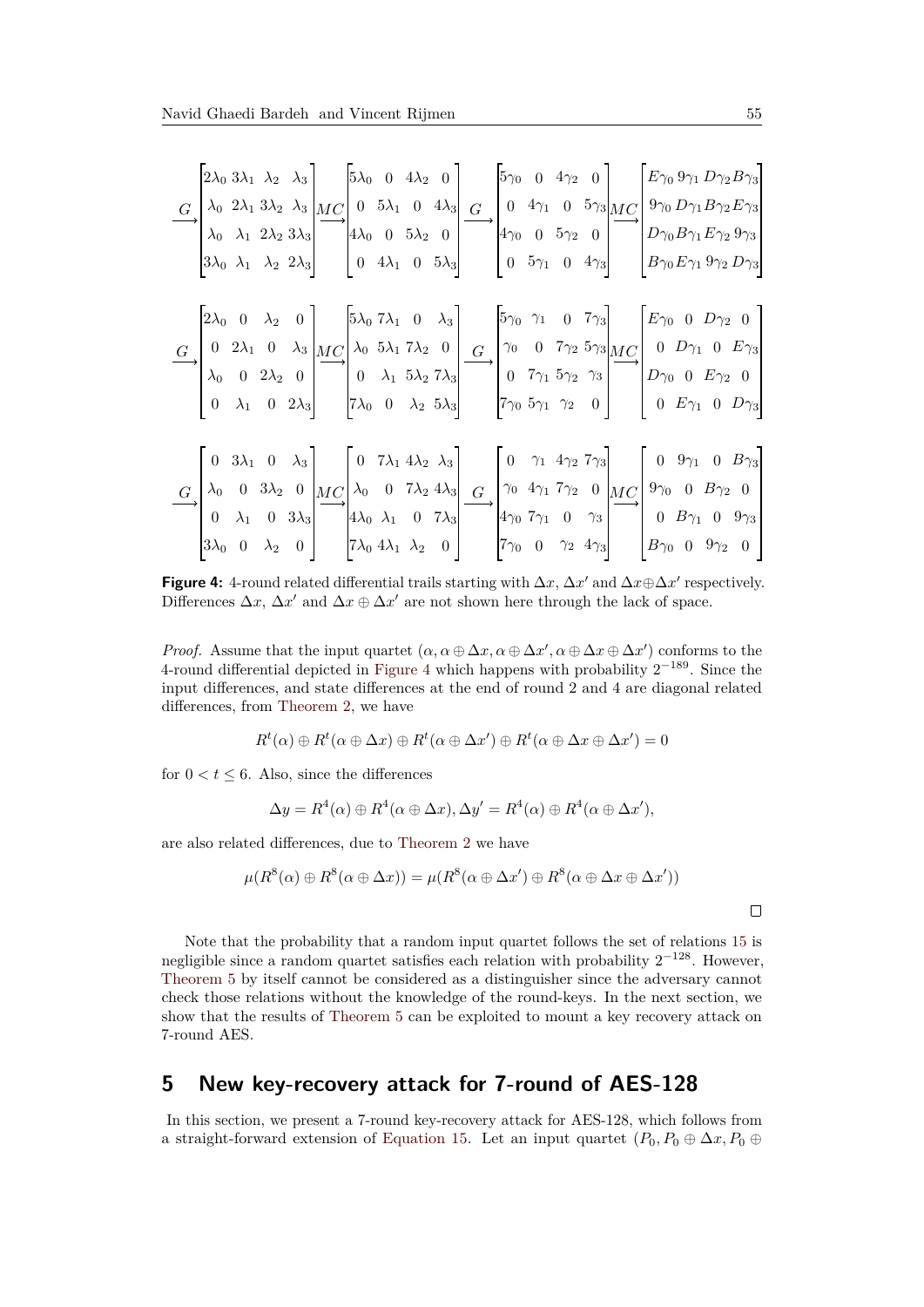$\Delta x', P_0 \oplus \Delta x \oplus \Delta x'$  be generated by two related differences  $\Delta x$  and  $\Delta x'$  where  $P_0$  is a random plaintext and all diagonals in ∆*x* are non-zero and two non-consecutive diagonals in  $\Delta x'$  are zero. Let  $(C_0, C_1, C_2, C_3)$  be the corresponding ciphertexts after 7-round AES. Assume now this input quartet  $(P_0, P_0 \oplus \Delta x, P_0 \oplus \Delta x', P_0 \oplus \Delta x \oplus \Delta x')$  conforms to the differential characteristics depicted in [Figure 5,](#page-14-0) which embeds the previous 4-round related-differentials characteristic in the first four rounds. It happens with probability  $2^{-189}$  from [Theorem 5.](#page-11-2) Thus, we have

<span id="page-13-1"></span><span id="page-13-0"></span>
$$
R^{6}(P_0) \oplus R^{6}(P_0 \oplus \Delta x) \oplus R^{6}(P_0 \oplus \Delta x') \oplus R^{6}(P_0 \oplus \Delta x \oplus \Delta x') = 0.
$$
 (17)

Assume the following additional condition holds

$$
\mu(R^7(P_0) \oplus R^7(P_0 \oplus \Delta x')) = \mu(R^7(P_0 \oplus \Delta x) \oplus R^7(P_0 \oplus \Delta x \oplus \Delta x')), \tag{18}
$$

where  $wt(\mu(R^7(P_0)\oplus R^7(P_0\oplus \Delta x'))=2$ . In other words, it means that  $SR^{-1} \circ MC^{-1}(C_0\oplus$  $C_2$ ) is zero in two columns and that  $SR^{-1} \circ MC^{-1}(C_1 \oplus C_3)$  is zero in exactly the same columns. The goal of this attack is to find candidates for this quartet by first filtering output quartets exploiting the Condition [\(18\)](#page-13-0). Then, for each of candidates the Condition [\(17\)](#page-13-1) will be partially checked to recover some bytes of the last-round key. And, by guessing the remaining bytes of the last-round key, we can perform the check whether the quartet conforms to the 7-round differential characteristics.

We first need to estimate the probability that Condition [\(18\)](#page-13-0) holds. Denote  $\Omega^t$  =  $R^t(P_0) \oplus R^t(P_0 \oplus \Delta x')$ . Condition [\(18\)](#page-13-0) indicates that two columns in  $\Omega^6$  should be zero. On the other hand, observe that two diagonals in the difference  $\Omega^4$  are zero, see [\(14\)](#page-11-3). This induces that two diagonals in the difference  $\Omega^5$  are zero. It follows that four bytes in  $\Omega^5$ should be zero. Thus, the pair  $(P_0, P_0 \oplus \Delta x')$  follows Condition [\(18\)](#page-13-0) when four bytes in  $\Omega^5$ are zero. The pair  $(P_0 \oplus \Delta x, P_0 \oplus \Delta x \oplus \Delta x')$  then satisfies Condition [\(18\)](#page-13-0) with probability one since

$$
R^{6}(P_0) \oplus R^{6}(P_0 \oplus \Delta x') = R^{6}(P_0 \oplus \Delta x) \oplus R^{6}(P_0 \oplus \Delta x \oplus \Delta x').
$$

Therefore, the condition  $wt(\mu(R^7(P_0)\oplus R^7(P_0\oplus \Delta x'))=2$  happens when any two diagonals in this difference  $\Omega^5$  are zero, i.e. four bytes are zero. This happens with probability  $\binom{4}{2} \cdot 2^{-4.8} \approx 2^{-29.4}$ , because there are  $\binom{4}{2}$  possible cases that two diagonals are zero in  $\Omega^5$ .

So, in total, an input quartet  $(P_0, P_0 \oplus \Delta x, P_0 \oplus \Delta x', P_0 \oplus \Delta x \oplus \Delta x')$  follows the differential characteristics depicted in [Figure 5](#page-14-0) with probability  $2^{-189} \cdot 2^{-29.4} = 2^{-218.4}$ . On the other hand, for a random output quartet  $(C_0, C_1, C_2, C_3)$ , the probability that  $SR^{-1} \circ MC^{-1}(C_0 \oplus C_2)$  is zero in two columns, eight bytes, is  $\binom{4}{2} \cdot 2^{-8 \cdot 8} \approx 2^{-61.4}$ .  $2R^2$   $\sim$   $2R^2$   $\sim$   $2R^2$   $\sim$   $2R^2$   $\sim$   $2R^2$   $\sim$   $2R^2$   $\sim$   $2R^2$   $\sim$   $2R^2$   $\sim$   $2R^2$   $\sim$   $2R^2$   $\sim$   $2R^2$   $\sim$   $2R^2$   $\sim$   $2R^2$   $\sim$   $2R^2$   $\sim$   $2R^2$   $\sim$   $2R^2$   $\sim$   $2R^2$   $\sim$   $2R^2$   $\sim$   $2R^2$  $SR^{-1} \circ MC^{-1}(C_0 \oplus C_2)$  is  $2^{-64}$ . Therefore, the probability that such random output quartet satisfies Condition [\(18\)](#page-13-0) is  $2^{-61.4} \cdot 2^{-64} = 2^{-125.4}$ . The different steps of the attack will be described in the next subsections.

#### <span id="page-13-2"></span>**5.1 Data collection**

The input quartet  $(P_0, P_0 \oplus \Delta x, P_0 \oplus \Delta x', P_0 \oplus \Delta x \oplus \Delta x')$  can be seen as two pairs of plaintexts where the plaintext pair  $(P_0 \oplus \Delta x', P_0 \oplus \Delta x \oplus \Delta x')$  is generated by exchanging two diagonals between plaintexts in  $(P_0, P_0 \oplus \Delta x)$ . We now generate  $2^{218.4}$  such unique quartets as follows.

To generate input quartets  $(P_0, P_0 \oplus \Delta x, P_0 \oplus \Delta x', P_0 \oplus \Delta x \oplus \Delta x')$ , where  $P_0$  is a random plaintext and all diagonals in ∆*x* are non-zero and two non-consecutive diagonals in  $\Delta x'$  are zero, we pick two random subsets  $A_0$  and  $A_1$  of  $\mathbb{F}_2^8$ , each of size *m*. Then we generate all  $m<sup>2</sup>$  possible plaintexts from these two sets where the first and third diagonals take the possible elements from the set  $A_0$  and the second and last diagonals take the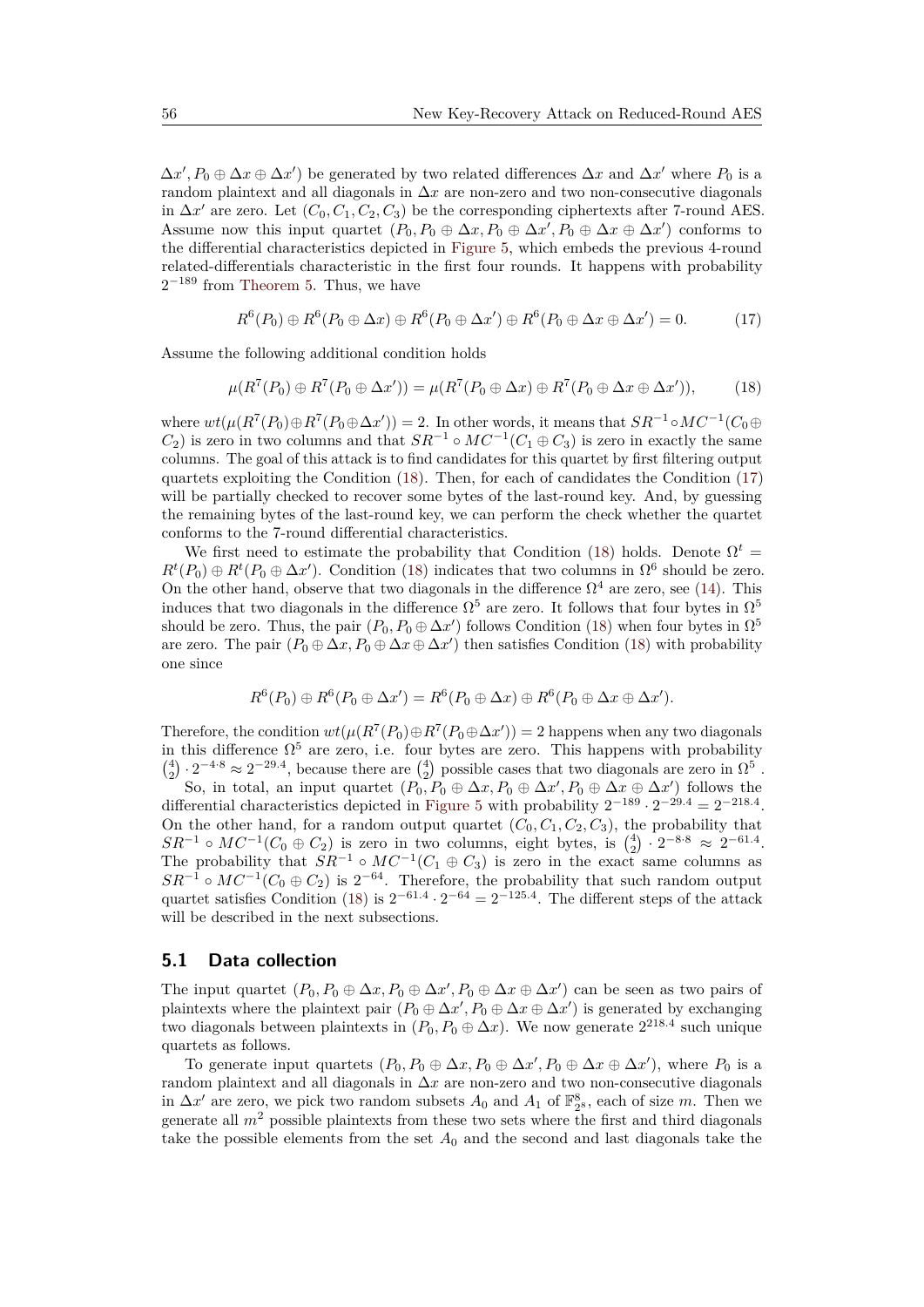<span id="page-14-0"></span>

**Figure 5:** 7-round differential trails starting with  $\Delta x, \Delta x'$  and  $\Delta x \oplus \Delta x'$  respectively. A white cell indicates that the state difference is zero for that bytes. Both darker and lighter line pattern cell indicate that the state difference is non-zero in the cell while darker one also indicates the value of difference in a cell equal to the value of one of other two differences in the same cell.

possible elements from the set  $A_1$ . Note that, from each set, we can generate  $\binom{m}{2}$  unique combinations of pairs. Then the number of unique quartets generated from this set,  $A = A_0 \oplus A_1$ , is  $\binom{m}{2} \cdot \binom{m}{2}$  (see [\[BR19a,](#page-17-4) Theorem 2] for more details, assume there are only two sets). If we set  $m = 2^{55.1}$ , then we can prepare  $2^{109.2} \cdot 2^{109.2} = 2^{218.4}$  such quartets. The expected number of quartets conforming to the 7-round characteristic of [Figure 5](#page-14-0) equals one.

#### <span id="page-14-2"></span>**5.2 Search for double collisions**

Among  $2^{218.4}$  quartets, the expected number of quartets satisfying Condition [\(18\)](#page-13-0) is given by

$$
2^{218.4 - 125.4} = 2^{93}.
$$

We can find them, using hash tables as follows. We know that both pairs  $(P_0, P_0 \oplus \Delta x')$ and  $(P_0 \oplus \Delta x, P_0 \oplus \Delta x \oplus \Delta x')$ , which should satisfy Condition [\(18\)](#page-13-0), are different in  $\Delta x'$ 

<span id="page-14-1"></span>
$$
P_0 \oplus (P_0 \oplus \Delta x') = \Delta x' = (P_0 \oplus \Delta x) \oplus (P_0 \oplus \Delta x \oplus \Delta x'). \tag{19}
$$

We also know that the set of plaintexts *A* is formed by spanning the first and third diagonals with the possible elements from *A*<sup>0</sup> and the rest of diagonals with elements from *A*1. In order to find two pairs that satisfy Condition [\(18\)](#page-13-0), we first search for plaintext pairs which differ in  $\Delta x'$ , such that their corresponding ciphertext pairs differ in two columns before the last linear layer. Since we can generate 2 109*.*2 combinations of pairs from  $A_0$  and there are  $2^{55.1}$  elements in  $A_1$ , the expected number of remaining pairs equals  $2^{55.1} \cdot 2^{109.2 - 64} = 2^{100.3}$ . We store them in the list *N*<sub>1</sub>. Therefore, it requires  $2^{110.2}$  table look ups in the ciphertexts table, using a hash table.

We now want to generate pairs of pairs (quartets) from  $N_1$ ,  $2^{100.3}$  pairs, such that they satisfy Condition [\(18\)](#page-13-0). Notice that  $N_1$  contains pairs which differ in  $\Delta x'$ , so not all possible pairs of pairs, 2 <sup>199</sup>*.*<sup>6</sup> quartets, are our desired input quartets. In other words, we are interested in pairs of pairs which constitute a quartet made by  $\Delta x'$  and  $\Delta x$ . Also, notice that the plaintexts  $P_0 \oplus \Delta x'$  and  $P_0 \oplus \Delta x \oplus \Delta x'$  are generated by exchanging two diagonals between  $P_0$  and  $P_0 \oplus \Delta x$ . Thus, in order to filter undesired input quartets, we insert the  $2^{100.3}$  remaining pairs into a hash table indexed by  $\Delta x'$ , i.e.  $2^{109.2}$  possible combinations of pairs from *A*0. So, we find quartets which satisfy the conditions [\(18\)](#page-13-0) and [\(19\)](#page-14-1) simultaneously. The expected number of input quartets equals  $2^{199.6-109.2} = 2^{90.4}$ . By repeating this for all possible cases where two columns in the difference  $R^7(P_0) \oplus R^7(P_0 \oplus \Delta x')$  are zero,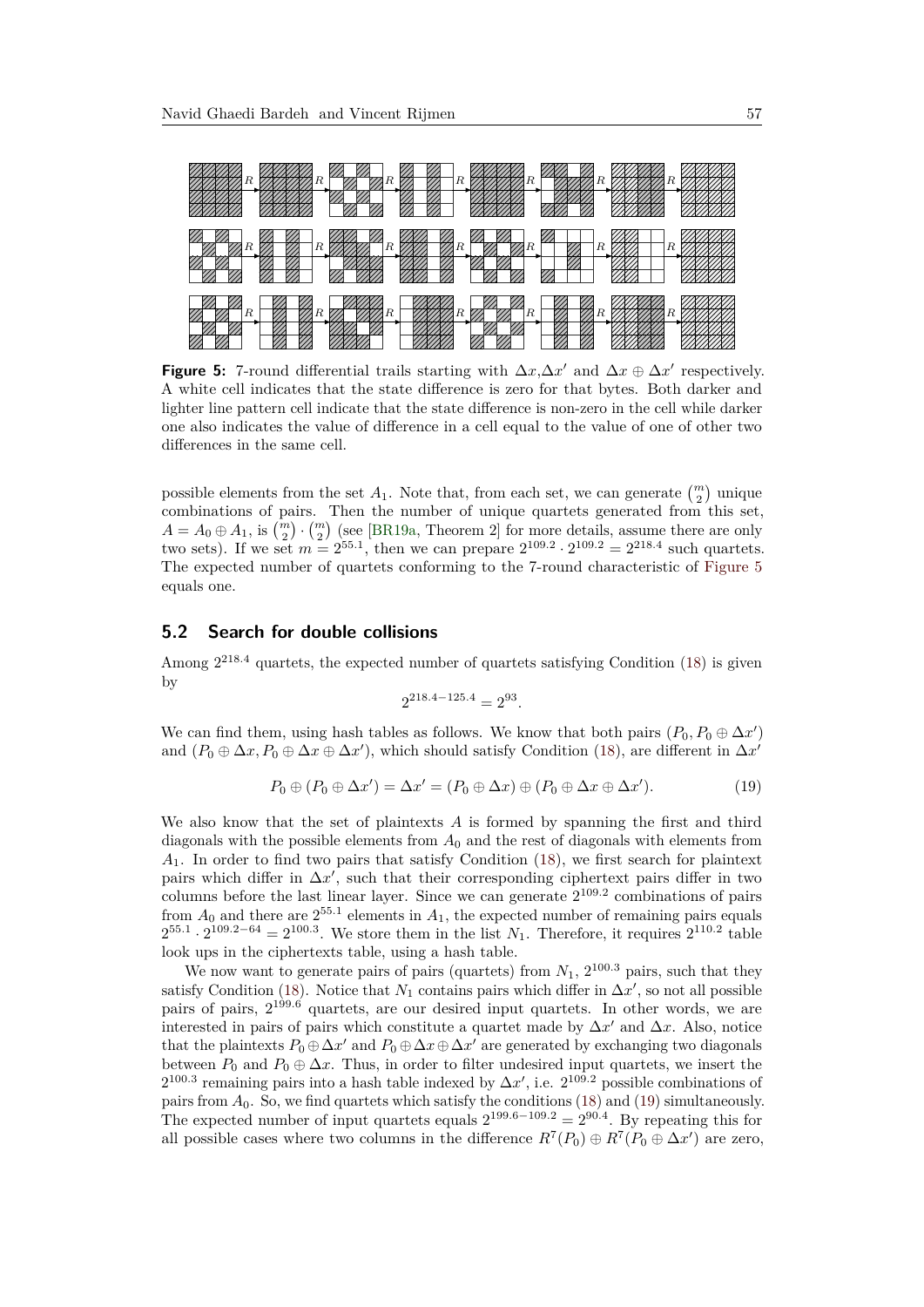$\binom{4}{2}$  = 6 cases, we find 6 · 2<sup>90.4</sup> = 2<sup>93</sup> quartets which satisfy conditions [\(18\)](#page-13-0) and [\(19\)](#page-14-1). This part requires  $6 \cdot 2 \cdot 2^{100.3}$  table look-ups in the ciphertext table.

#### **5.3 Retrieving key candidates**

We now check partially Condition [\(17\)](#page-13-1) for each remaining quartet. W.l.o.g., we assume that the first two columns of  $R^6(P_0) \oplus R^6(P_0 \oplus \Delta x')$  are non-zero and the last two columns equal zero, which we already checked for in Condition [\(18\)](#page-13-0). Now we should check that

$$
R^{6}(P_0) \oplus R^{6}(P_0 \oplus \Delta x) \oplus R^{6}(P_0 \oplus \Delta x') \oplus R^{6}(P_0 \oplus \Delta x \oplus \Delta x') = 0,
$$

considering only the first two columns of each state. Denote the last-round key by *k*7. We swap the last *SR* and *MC*, and *AK*. This means that an equivalent roundkey  $u_7 = SR^{-1}(MC^{-1}(k_7))$  is xored with data before the last *SR* and *MC*. For each  $(C_0, C_1, C_2, C_3)$ , assuming that we already applied  $SR^{-1} \circ MC^{-1}$  to all ciphertexts, we guess byte *i* of  $u_7^i$  and check

$$
S_a^{-1}(C_0^i \oplus u_7^i) \oplus S_a^{-1}(C_1^i \oplus u_7^i) \oplus S_a^{-1}(C_2^i \oplus u_7^i) \oplus S_a^{-1}(C_3^i \oplus u_7^i) = 0, \tag{20}
$$

for  $i = \{0, 1, 2, ..., 7\}$  (all bytes placed in the first two columns) where  $S_a^{-1}$  is the inverse of the AES s-box and  $C_j^i$  denotes byte *i* of  $C_j$ . For each quartet, the expected number of candidates for 8 bytes of  $u_7$  equals one<sup>[2](#page-15-0)</sup>. Now we check that each of the first and second diagonal in the differences  $R^5(P_0) \oplus R^5(P_0 \oplus \Delta x')$  and  $R^5(P_0) \oplus R^5(P_0 \oplus \Delta x \oplus \Delta x')$ contains only two active bytes since we computed the first two columns of the differences  $R^6(P_0) \oplus R^6(P_0 \oplus \Delta x')$  and  $R^6(P_0) \oplus R^6(P_0 \oplus \Delta x \oplus \Delta x')$ . This is a 64-bit filtering, 32-bit filtering by checking the condition on each difference  $R^5(P_0) \oplus R^5(P_0 \oplus \Delta x')$  and  $R^5(P_0) \oplus R^5(P_0 \oplus \Delta x \oplus \Delta x')$ . Then, the expected number of quartets satisfying this condition equals  $2^{93-32-32} = 2^{29}$ .

In the first step, for each remaining quartet, four table look-ups in  $S_a^{-1}$  are required for each candidate  $u^i_7$ . We check eight bytes of  $u_7$  so this step needs  $4 \cdot 8 \cdot 2^8$  table look-ups in  $S_a^{-1}$ . In the second step, after eight bytes of  $u^i_\tau$  are computed, we need to decrypt partially the first two diagonals of  $SR^{-1} \circ MC^{-1} \circ SB^{-1}(C_i)$  for all four ciphertexts in each quartet. So this step requires  $4 \cdot 8$  table look-ups in  $S_a^{-1}$ . Therefore, these two steps can be done by

<span id="page-15-1"></span>
$$
2^{93}(4 \cdot 8 \cdot 2^8 + 4 \cdot 8) \approx 2^{106}
$$

table look-ups in  $S_a^{-1}$ . The remaining bytes of  $u_7$  are recovered with an exhaustive search for  $2^{29}$  quartets, which takes  $2^{29} \cdot 2^{64} = 2^{93}$  7-round encryptions.

### **5.4 The Attack Algorithm and its Analysis**

The algorithm of our proposed attack is given in [Algorithm 1.](#page-16-3) As described in [Subsection 5.1,](#page-13-2)  $2^{110.2}$  chosen plaintexts are encrypted from the set  $A = A_0 \oplus A_1$ . Steps 2, 3 can be performed using hash tables. As described in [Subsection 5.2,](#page-14-2) the expected size of the list  $N_2$  is  $2^{93}$ . Hence, Steps  $4,17$  are performed for  $2^{93}$  quartets. These steps take  $2^{106}$  table look ups in  $S_a^{-1}$ . Steps 18, 20 are performed for  $2^{29}$  quartets which take  $2^{93}$  7-round encryptions. Therefore, the data complexity of the attack is  $2^{110.2}$  chosen plaintexts, the memory complexity is 2 <sup>110</sup>*.*<sup>2</sup> 128-bit blocks, and the time complexity is dominated by encrypting the plaintexts.

Note that this attack is independent of the AES key-schedule since only the last roundkey is recovered during the attack. The best two attacks on 7-round AES-128, namely the impossible-differential and meet-in-the-middle attacks, exploit some relations between round-keys caused by the AES key-schedule.

<span id="page-15-0"></span><sup>&</sup>lt;sup>2</sup>The equation  $S_a^{-1}(a) \oplus S_a^{-1}(a \oplus x) = b$ , where  $a, b, x \in \mathbb{F}_{2^8}$ , has two solutions with probability 126*/*256. So Relation [\(20\)](#page-15-1) suggests a candidate for a byte of the key with probability  $1 - (1 - (126/256)^2)^{255} \approx 1$ .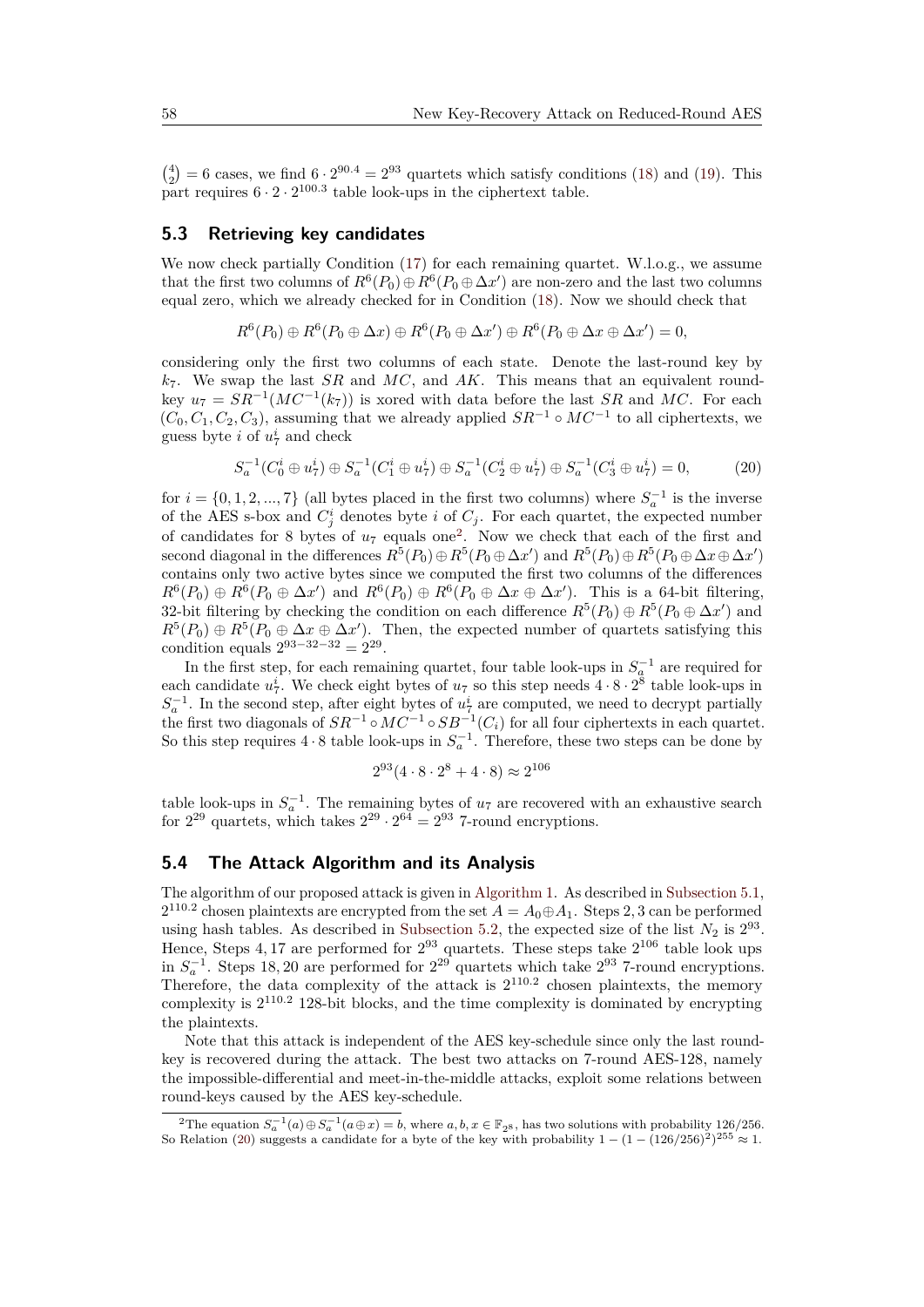<span id="page-16-3"></span>**Algorithm 1** Key-recovery attack on full 7-round AES

- 1: Ask for the encryption of 2 <sup>110</sup>*.*<sup>2</sup> plaintexts where the first and third diagonals take the possible elements from the set  $A_0 = \{a_0^0, a_0^1, \ldots, a_0^{m-1}\} \subset \mathbb{F}_{2^8}^8$  and the second and last diagonals take the possible elements from the set  $A_1 = \{a_1^0, a_1^1, \ldots, a_1^{m-1}\} \subset \mathbb{F}_{2^8}^8$ ,  $m = 2^{55.1}$ .
- 2: Store in a list  $N_1$  all ciphertext pairs  $(C_0, C_1)$  such that  $P_0 \oplus P_1 = \Delta x'$  and  $wt(\mu(C_0 \oplus$  $(C_1)$ ) = 2.
- 3: Store in a list  $N_2$  all quartets  $(C_0, C_1, C_2, C_3)$  from  $N_1$  such that  $(P_0, P_0 \oplus \Delta x, P_0 \oplus \Delta y)$  $\Delta x', P_0 \oplus \Delta x \oplus \Delta x'$ ).
- 4: **for** all quartets  $(C_0, C_1, C_2, C_3) \in N_2$  **do**
- 5: **for**  $i \in \{0, 1, ..., 7\}$  do
- 6: **for** each  $2^8$  guess of  $u^i_7$  **do**
- 7:  $\qquad \qquad \text{if}\ \ S_a^{-1}(C_0^i\oplus u_7^i)\oplus S_a^{-1}(C_1^i\oplus u_7^i)\oplus S_a^{-1}(C_2^i\oplus u_7^i)\oplus S_a^{-1}(C_3^i\oplus u_7^i)\neq 0 \ \text{then}$ 8: Discard  $u_7^i$ .
- 9: **end if**
- 10: **end for**
- 11: **end for**
- 12: Partially decrypt the first two columns of each  $C_i$  through  $Y = SR^{-1} \circ MC^{-1} \circ SB^{-1}$ , using  $\{u_7^0, ..., u_7^7\}$ .
- 13: **if** the first two diagonals of each  $Y(C_0) \oplus Y(C_2)$  and  $Y(C_0) \oplus Y(C_3)$  does not contain only two active bytes **then**
- 14: Discard  $(C_0, C_1, C_2, C_3)$
- 15: **end if**
- 16: **end for**
- 17: Repeat Steps  $2 16$  for other possible choices of two columns of state.
- 18: **for** each remaining  $(C_0, C_1, C_2, C_3)$  and its corresponding  $\{u_7^0, ..., u_7^7\}$  **do**
- 19: Recover the rest of *u*<sup>7</sup> by an exhaustive search.
- 20: **end for**

### **Acknowledgments**

We thank the anonymous reviewers for their valuable comments and suggestions. The authors also thank Lorenzo Grassi for shepherding the final version of the paper. This work was supported in part by the Research Council KU Leuven under contract number C16*/*18*/*004, and by the Norwegian Research Council.

### **References**

- <span id="page-16-2"></span>[AES01] Advanced Encryption Standard (AES). National Institute of Standards and Technology (NIST), FIPS PUB 197, U.S. Department of Commerce, November 2001.
- <span id="page-16-0"></span>[Bar19] Navid Ghaedi Bardeh. A key-independent distinguisher for 6-round AES in an adaptive setting. Cryptology ePrint Archive, Report 2019/945, 2019. <https://eprint.iacr.org/2019/945>.
- <span id="page-16-1"></span>[BDK<sup>+</sup>18] Achiya Bar-On, Orr Dunkelman, Nathan Keller, Eyal Ronen, and Adi Shamir. Improved key recovery attacks on reduced-round AES with practical data and memory complexities. In Hovav Shacham and Alexandra Boldyreva, editors, *CRYPTO 2018, Part II*, volume 10992 of *LNCS*, pages 185–212. Springer, Heidelberg, August 2018.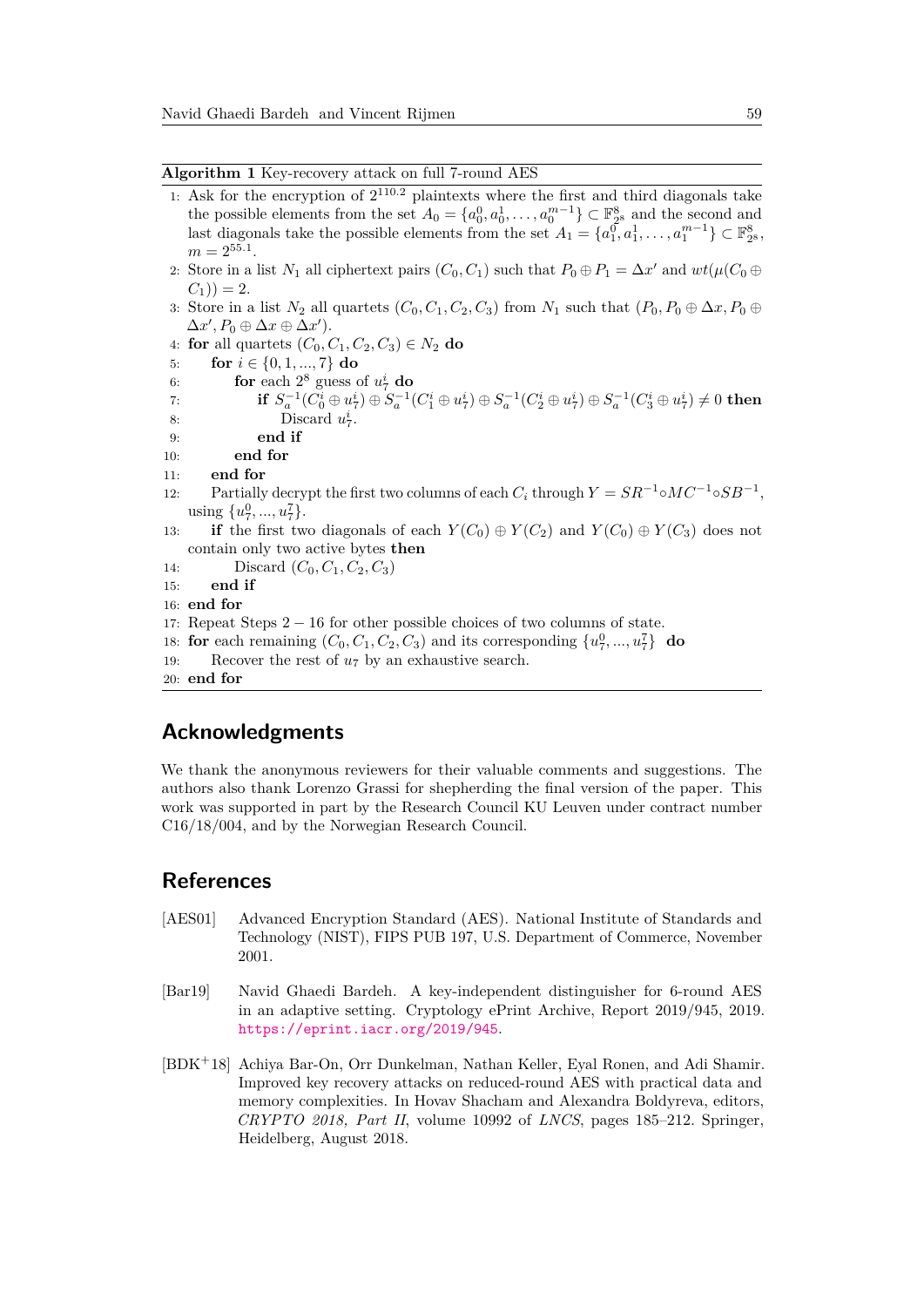- <span id="page-17-8"></span>[BG11] Céline Blondeau and Benoît Gérard. Multiple differential cryptanalysis: Theory and practice. In Antoine Joux, editor, *FSE 2011*, volume 6733 of *LNCS*, pages 35–54. Springer, Heidelberg, February 2011.
- <span id="page-17-10"></span>[BLNS18] Christina Boura, Virginie Lallemand, María Naya-Plasencia, and Valentin Suder. Making the impossible possible. *Journal of Cryptology*, 31(1):101–133, January 2018.
- <span id="page-17-11"></span>[BR00] Paulo Barreto and Vincent Rijmen. The Anubis block cipher. First open NESSIE Workshop, Leuven, 2000. <https://tinyurl.com/3bnfnekc>.
- <span id="page-17-4"></span>[BR19a] Navid Ghaedi Bardeh and Sondre Rønjom. The exchange attack: How to distinguish six rounds of AES with  $2^{88.2}$  chosen plaintexts. In Steven D. Galbraith and Shiho Moriai, editors, *ASIACRYPT 2019, Part III*, volume 11923 of *LNCS*, pages 347–370. Springer, Heidelberg, December 2019.
- <span id="page-17-3"></span>[BR19b] Navid Ghaedi Bardeh and Sondre Rønjom. Practical attacks on reduced-round AES. In Johannes Buchmann, Abderrahmane Nitaj, and Tajje eddine Rachidi, editors, *AFRICACRYPT 19*, volume 11627 of *LNCS*, pages 297–310. Springer, Heidelberg, July 2019.
- <span id="page-17-1"></span>[DFJ13] Patrick Derbez, Pierre-Alain Fouque, and Jérémy Jean. Improved key recovery attacks on reduced-round AES in the single-key setting. In Thomas Johansson and Phong Q. Nguyen, editors, *EUROCRYPT 2013*, volume 7881 of *LNCS*, pages 371–387. Springer, Heidelberg, May 2013.
- <span id="page-17-7"></span>[DKR97] Joan Daemen, Lars R. Knudsen, and Vincent Rijmen. The block cipher Square. In Eli Biham, editor, *FSE'97*, volume 1267 of *LNCS*, pages 149–165. Springer, Heidelberg, January 1997.
- <span id="page-17-5"></span>[DKRS20] Orr Dunkelman, Nathan Keller, Eyal Ronen, and Adi Shamir. The retracing boomerang attack. In Anne Canteaut and Yuval Ishai, editors, *EURO-CRYPT 2020, Part I*, volume 12105 of *LNCS*, pages 280–309. Springer, Heidelberg, May 2020.
- <span id="page-17-9"></span>[DKS10] Orr Dunkelman, Nathan Keller, and Adi Shamir. Improved single-key attacks on 8-round AES-192 and AES-256. In Masayuki Abe, editor, *ASIACRYPT 2010*, volume 6477 of *LNCS*, pages 158–176. Springer, Heidelberg, December 2010.
- <span id="page-17-0"></span>[DR98] Joan Daemen and Vincent Rijmen. The block cipher rijndael. In Jean-Jacques Quisquater and Bruce Schneier, editors, *Smart Card Research and Applications, This International Conference, CARDIS '98, Louvain-la-Neuve, Belgium, September 14-16, 1998, Proceedings*, volume 1820 of *Lecture Notes in Computer Science*, pages 277–284. Springer, 1998.
- <span id="page-17-6"></span>[DR09] Joan Daemen and Vincent Rijmen. New criteria for linear maps in aes-like ciphers. *Cryptogr. Commun.*, 1(1):47–69, 2009.
- <span id="page-17-12"></span>[Gil14] Henri Gilbert. A simplified representation of AES. In Palash Sarkar and Tetsu Iwata, editors, *ASIACRYPT 2014, Part I*, volume 8873 of *LNCS*, pages 200–222. Springer, Heidelberg, December 2014.
- <span id="page-17-2"></span>[Gra18] Lorenzo Grassi. Mixture differential cryptanalysis: a new approach to distinguishers and attacks on round-reduced AES. *IACR Trans. Symm. Cryptol.*, 2018(2):133–160, 2018.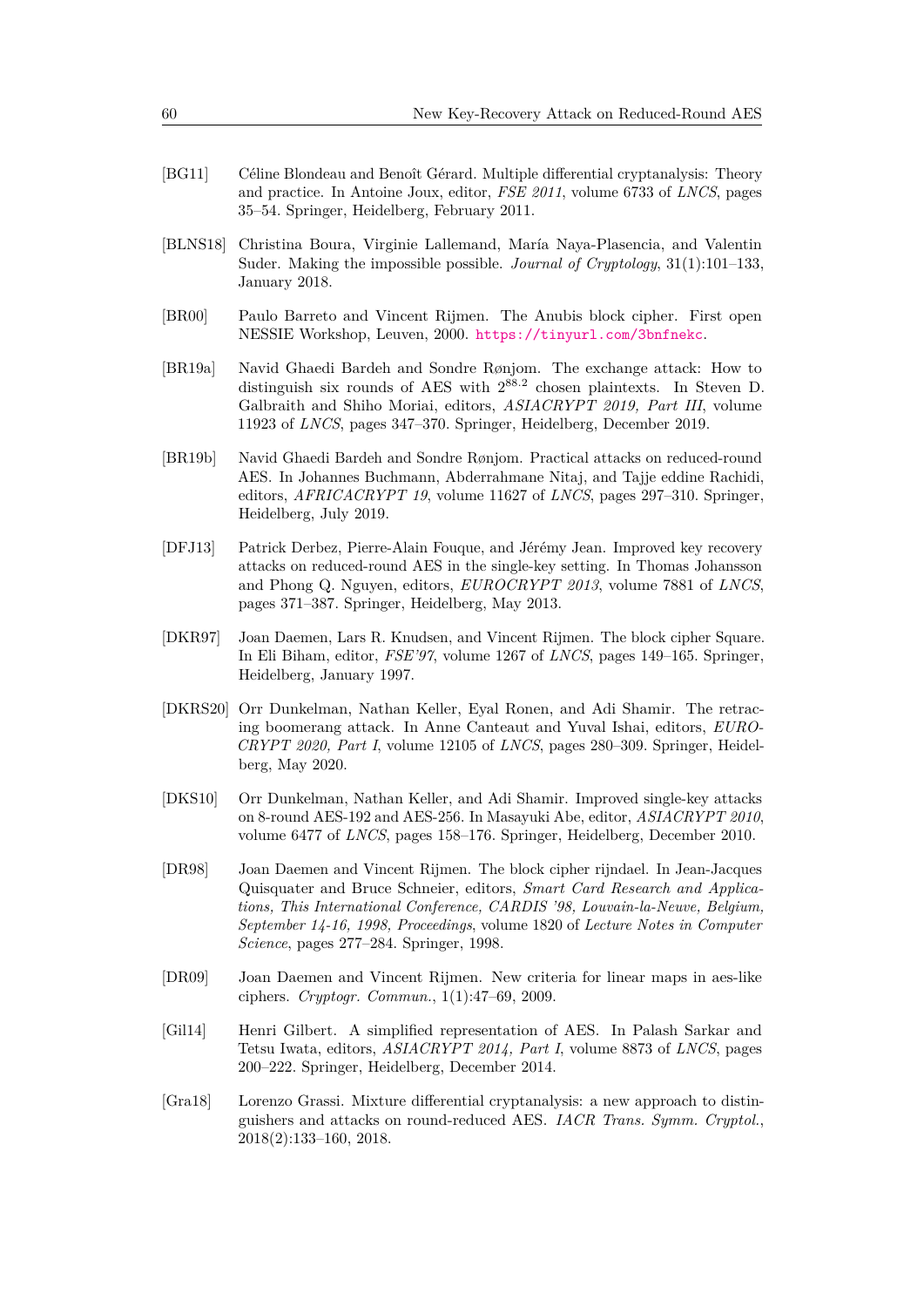- <span id="page-18-1"></span>[GRR17] Lorenzo Grassi, Christian Rechberger, and Sondre Rønjom. A new structuraldifferential property of 5-round AES. In Jean-Sébastien Coron and Jesper Buus Nielsen, editors, *EUROCRYPT 2017, Part II*, volume 10211 of *LNCS*, pages 289–317. Springer, Heidelberg, April / May 2017.
- <span id="page-18-3"></span>[Lai94] Xuejia Lai. *Higher Order Derivatives and Differential Cryptanalysis*, pages 227–233. Springer US, Boston, MA, 1994.
- <span id="page-18-5"></span>[LDKK08] Jiqiang Lu, Orr Dunkelman, Nathan Keller, and Jongsung Kim. New impossible differential attacks on AES. In Dipanwita Roy Chowdhury, Vincent Rijmen, and Abhijit Das, editors, *INDOCRYPT 2008*, volume 5365 of *LNCS*, pages 279–293. Springer, Heidelberg, December 2008.
- <span id="page-18-0"></span>[LP21] Gaëtan Leurent and Clara Pernot. New representations of the AES key schedule. In Anne Canteaut and François-Xavier Standaert, editors, *EUROCRYPT 2021, Part I*, volume 12696 of *LNCS*, pages 54–84. Springer, Heidelberg, October 2021.
- <span id="page-18-2"></span>[RBH17] Sondre Rønjom, Navid Ghaedi Bardeh, and Tor Helleseth. Yoyo tricks with AES. In Tsuyoshi Takagi and Thomas Peyrin, editors, *ASIACRYPT 2017, Part I*, volume 10624 of *LNCS*, pages 217–243. Springer, Heidelberg, December 2017.
- <span id="page-18-4"></span>[Tie16] Tyge Tiessen. Polytopic cryptanalysis. In Marc Fischlin and Jean-Sébastien Coron, editors, *EUROCRYPT 2016, Part I*, volume 9665 of *LNCS*, pages 214–239. Springer, Heidelberg, May 2016.

### <span id="page-18-6"></span>**A 4-round related differentials**

Let us now consider an input quartet  $(\alpha, \alpha \oplus \Delta x, \alpha \oplus \Delta x', \alpha \oplus \Delta x \oplus \Delta x')$ 

$$
\alpha = \begin{bmatrix}\n\alpha_0 & \alpha_4 & \alpha_8 & \alpha_{12} \\
\alpha_1 & \alpha_5 & \alpha_9 & \alpha_{13} \\
\alpha_2 & \alpha_6 & \alpha_{10} & \alpha_{14} \\
\alpha_3 & \alpha_7 & \alpha_{11} & \alpha_{15}\n\end{bmatrix}, \qquad \Delta x = \begin{bmatrix}\n\Delta x_0 & 0 & \Delta x_8 & 0 \\
0 & \Delta x_5 & 0 & \Delta x_{13} \\
\Delta x_2 & 0 & \Delta x_{10} & 0 \\
0 & \Delta x_7 & 0 & \Delta x_{15}\n\end{bmatrix},
$$
\n
$$
\Delta x' = \begin{bmatrix}\n\Delta x_0 & \Delta x_4 & \alpha_8 & \alpha_{12} \\
\Delta x_1 & \Delta x_5 & \Delta x_9 & 0 \\
0 & \Delta x_6 & \Delta x_{10} & \Delta x_{14} \\
\Delta x_3 & 0 & \Delta x_{11} & \Delta x_{15}\n\end{bmatrix}, \qquad \Delta x \oplus \Delta x' = \begin{bmatrix}\n0 & \Delta x_4 & \Delta x_8 & \Delta x_{12} \\
\Delta x_1 & 0 & \Delta x_9 & \Delta x_{13} \\
\Delta x_2 & \Delta x_6 & 0 & \Delta x_{14} \\
\Delta x_3 & \Delta x_7 & \Delta x_{11} & 0\n\end{bmatrix},
$$

where  $\Delta x$  and  $\Delta x'$  are related differences. This quartet conforms the the differential characteristics depicted in [Figure 6](#page-19-0) with probability of  $2^{-189}$ .

### **B 6-round distinguisher for AES**

[Theorem 4](#page-10-2) in [Section 3](#page-5-0) can be used directly to set up a straightforward 6-round chosenplaintext distinguisher for AES. Consider an input quartet  $(P_0, P_0 \oplus \Delta x, P_0 \oplus \Delta x', P_0 \oplus \Delta x \oplus P_0)$  $\Delta x'$ ) generated by two related differences  $\Delta x$  and  $\Delta x'$  where  $P_0$  is a random plaintext and all diagonals in  $\Delta x$  are non-zero and two non-consecutive diagonals in  $\Delta x'$  are zero. And, let this input quartet map to  $(C_0, C_1, C_2, C_3)$  after 6-round AES encryption. By [Theorem 4,](#page-10-2) with probability  $2^{-94}$  we have

<span id="page-18-7"></span>
$$
\mu(R^{6}(P_0) \oplus R^{6}(P_0 \oplus \Delta x')) = \mu(R^{6}(P_0 \oplus \Delta x) \oplus R^{6}(P_0 \oplus \Delta x \oplus \Delta x')).
$$
 (21)